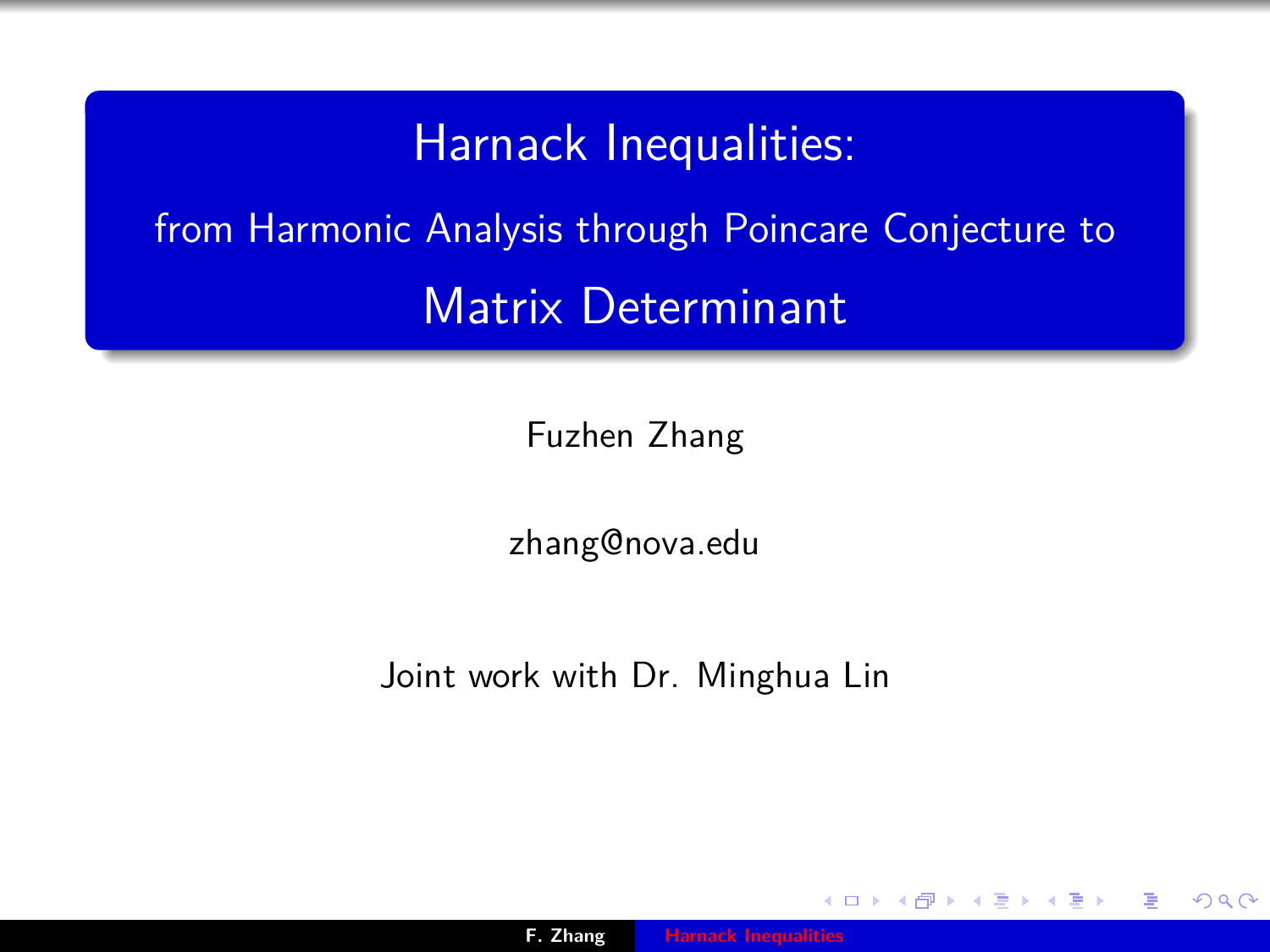## Who is Harnack?

Carl Gustav Axel Harnack (1851-1888), born in Tartu, Estonia, died in Dresden, Germany. PhD in 1875 from Felix Klein (...... Klein bottle ......)



wikipedia.org

 $2Q$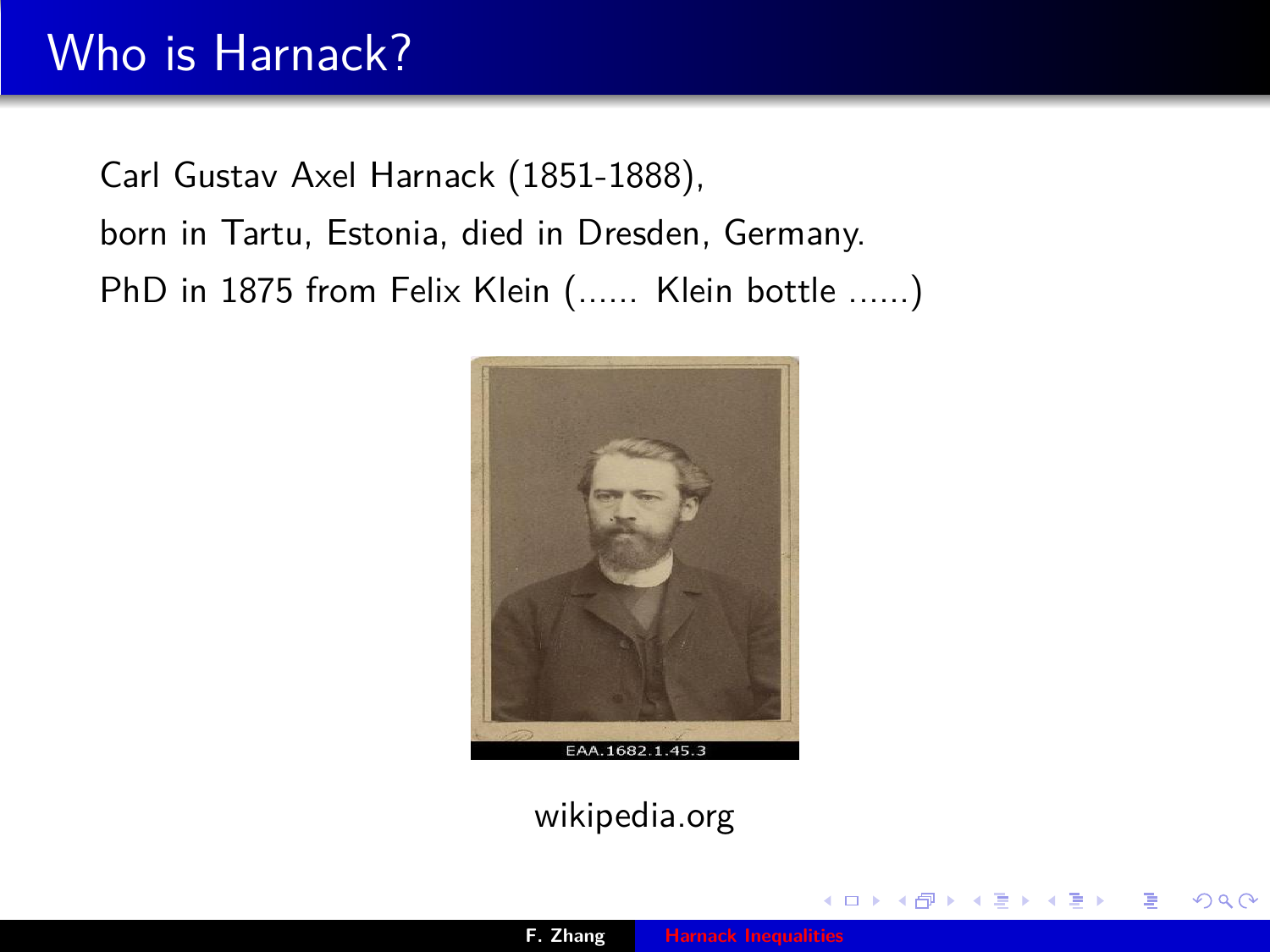Axel Harnack's book, pp.158, 1887, Die Grundlagen der Theorie des logarithmischen Potentiales und der eindeutigen Potentialfunktion in der Ebene, Leipzig: V. G. Teubner

In English: Foundations of the theory of the logarithmic potential and single-valued potential functions in the plane

in which an inequality of a positive harmonic function was introduced, later generalized to solutions of elliptic or parabolic partial differential equations. Perelman's solution (2003) of the Poincaré conjecture uses a version of the Harnack inequality, found by R. Hamilton (1993), for the Ricci flow.

つくへ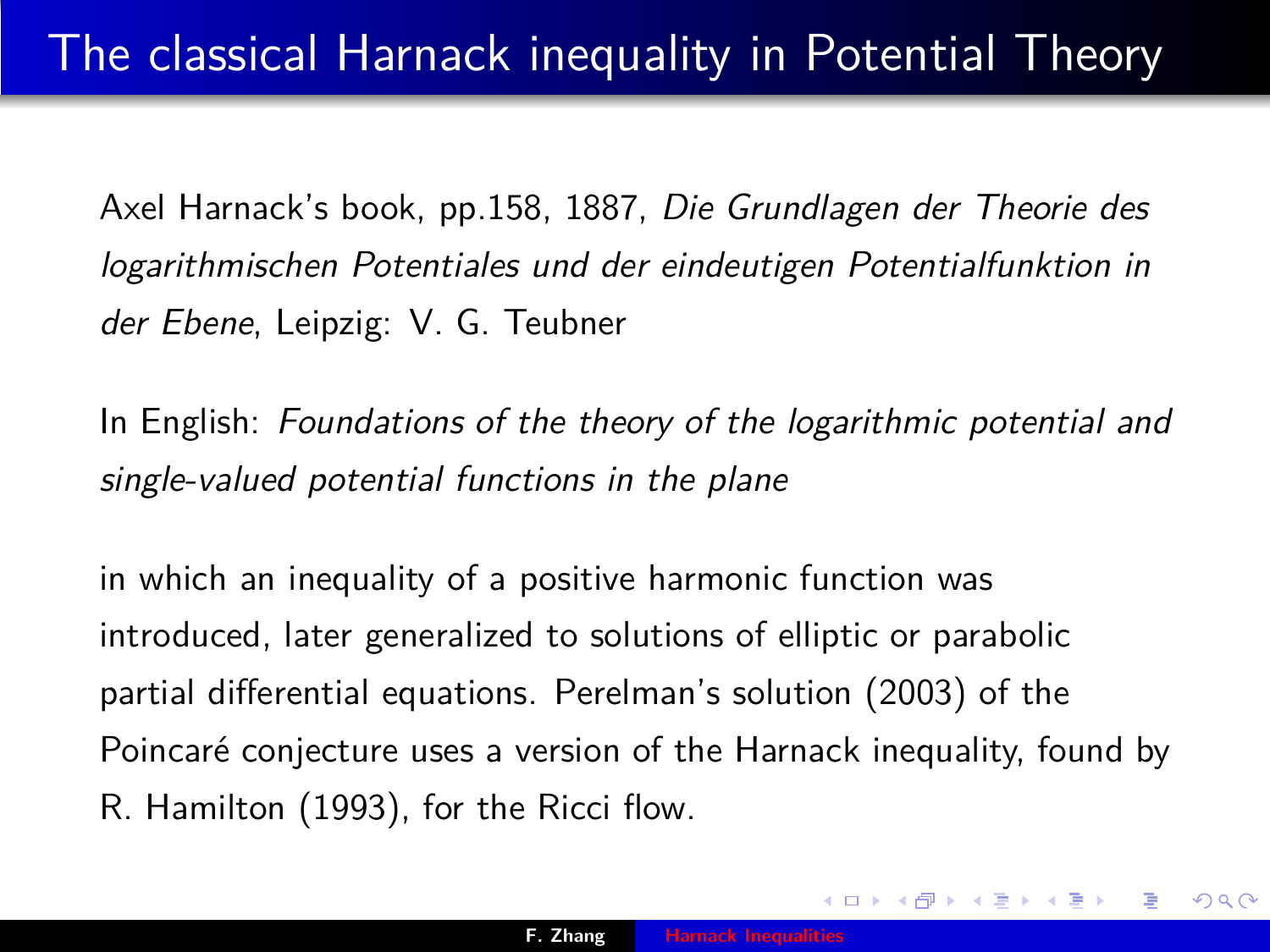## The Harnack inequality in Functional Analysis

Let  $f(z)$  be a positive harmonic function on  $|z| < 1$  in the plane. Then

$$
f(0)\frac{1-|z|}{1+|z|} \leq f(z) \leq f(0)\frac{1+|z|}{1-|z|}
$$

Recall that a harmonic function is a twice continuously differentiable function on an open set (in  $\mathbb{R}^n$  or  $\mathbb{C}^n)$  satisfying the Laplace equation

$$
\nabla^2 f=0
$$



Example: Take a point z on  $|z|=0.5$ . Then  $\frac{1}{3}f(0) \le f(z) \le 3f(0)$ .

つくい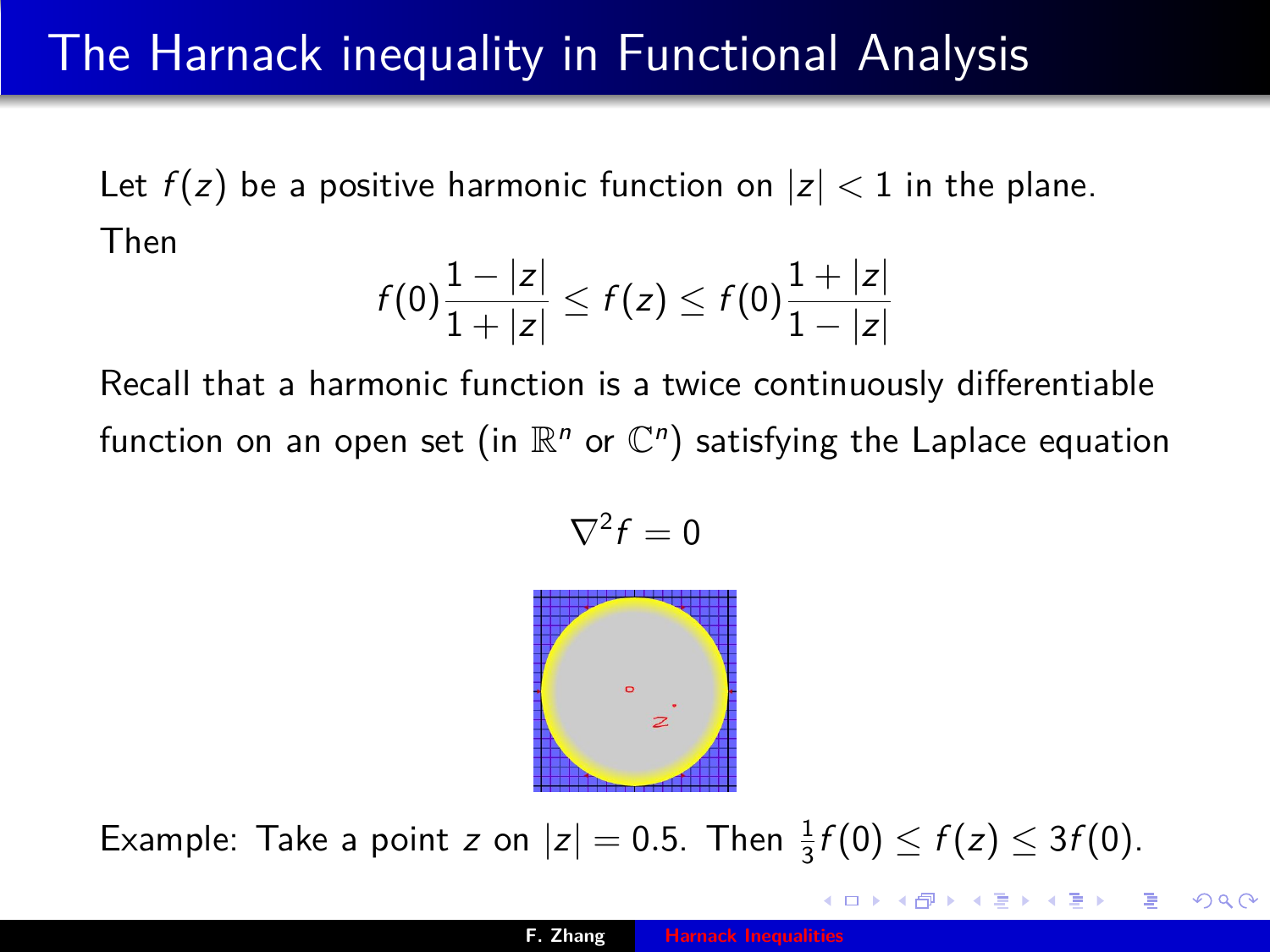### A harmonic function defined on an annulus



Courtesy: en.wikipedia.org

 $2Q$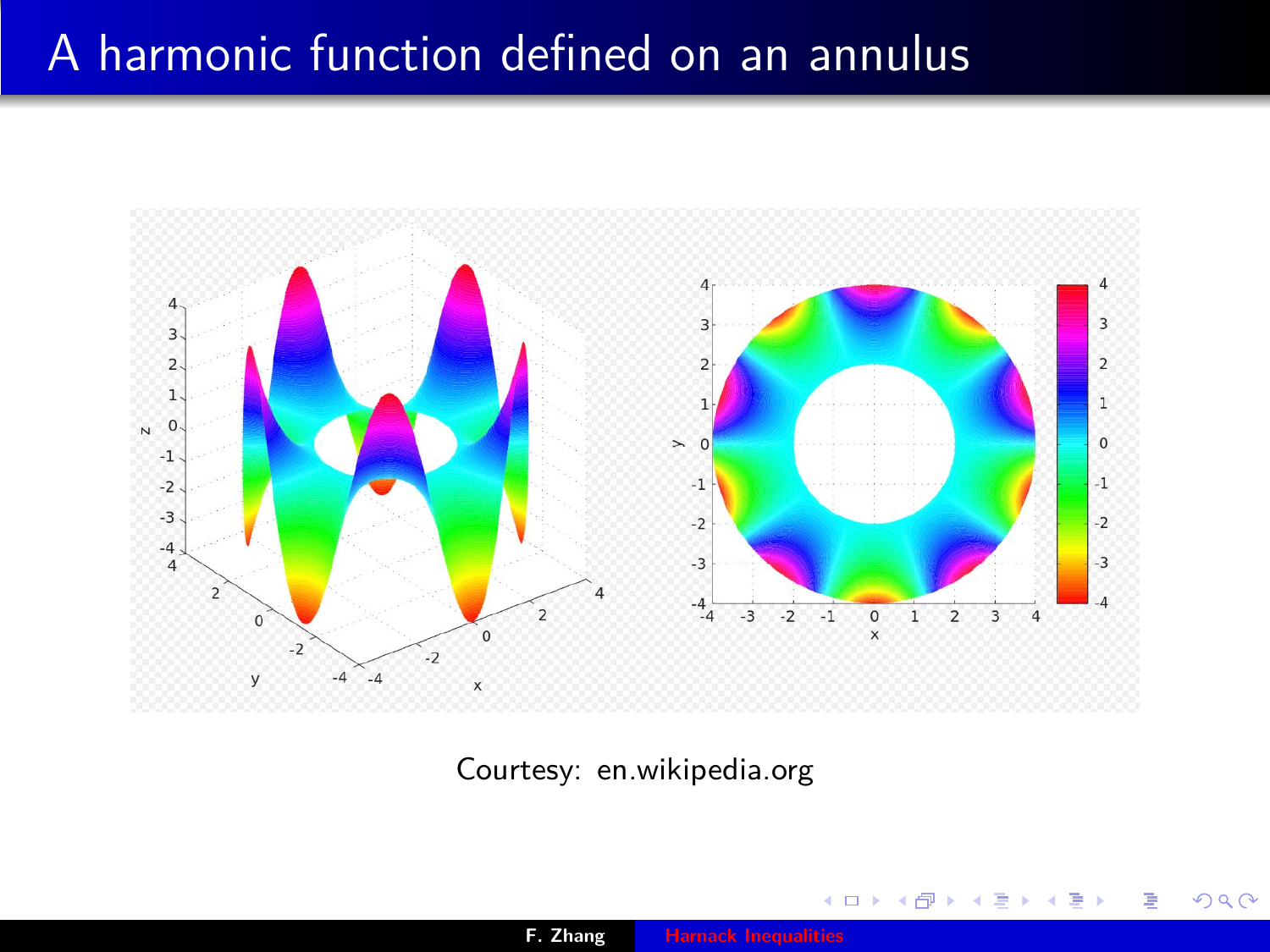Set  $z=re^{i\theta}$ , where  $r$  is the modulus,  $\theta$  is the argument of  $z$ . Then

$$
f(0)\frac{1-r}{1+r}\leq f(z)\leq f(0)\frac{1+r}{1-r}
$$

If we scale and translate to an arbitrary disk of radius  $R$  with center  $z_0$ , then we have for  $f(z)$ , a positive harmonic function on  $|z| < R$ ,

$$
f(z_0)\frac{R-r}{R+r}\leq f(z)\leq f(z_0)\frac{R+r}{R-r},\quad |z-z_0|
$$

つへへ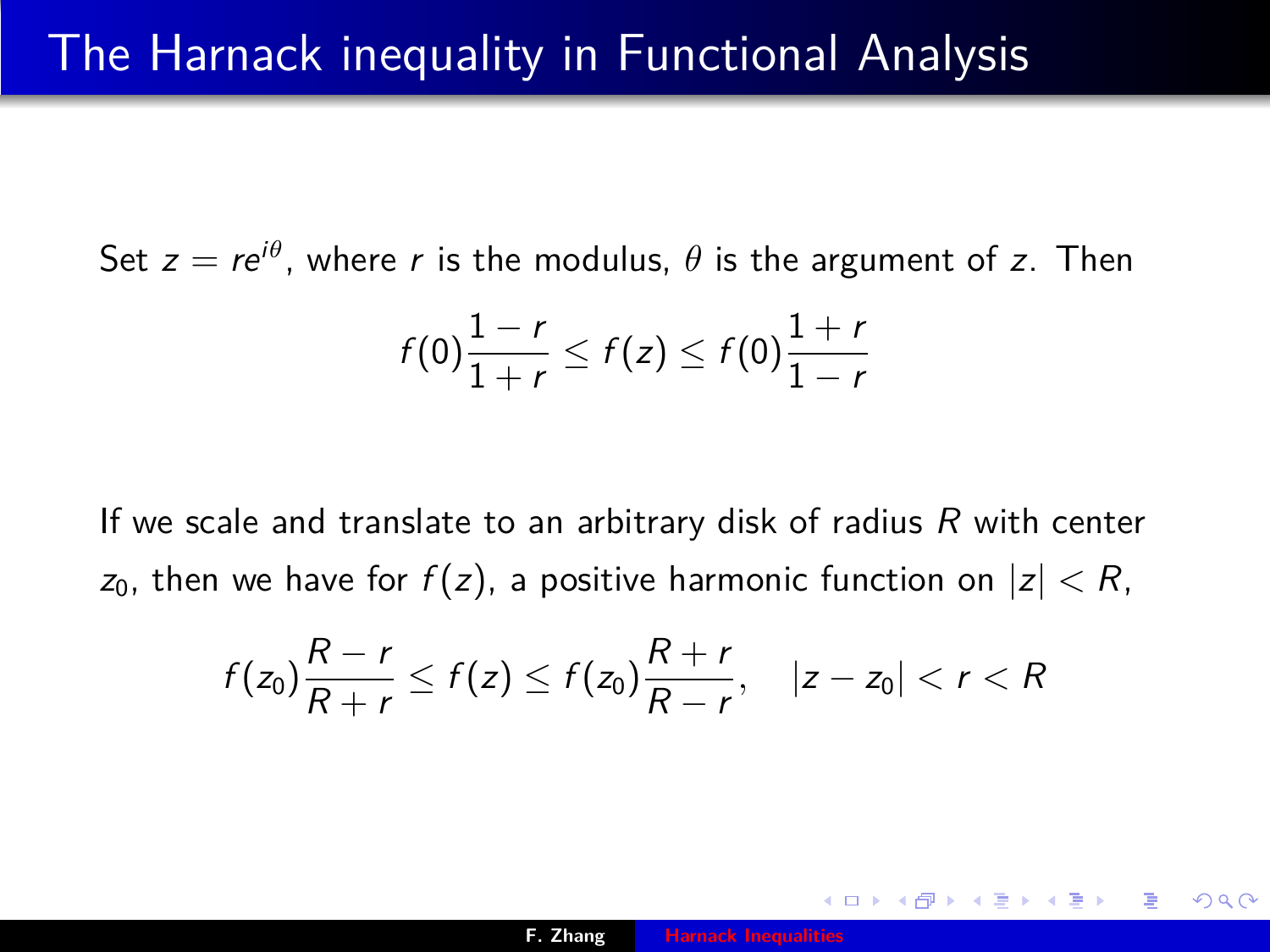### The Harnack inequality in higher dimension

Denote the open ball (in usual topology) centered at  $x_0$  with radius R in the *n*-dimensional space  $\mathbb{R}^n$  by

$$
B_R(x_0) = \{x \in \mathbb{R}^n : |x - x_0| < R\}
$$

Consider

$$
B_r(x_0) = \{x \in \mathbb{R}^n : |x - x_0| < r < R\}
$$

Then for any z on the surface of  $B_r(x_0)$ , i.e.,  $|z-x_0|=r$ , we have

$$
f(z_0)\frac{1-\rho}{(1+\rho)^{n-1}}\leq f(z)\leq f(z_0)\frac{1+\rho}{(1-\rho)^{n-1}},\quad \rho=\frac{r}{R}
$$

(Extensions for general domains; proof by Poisson's formula  $\int_{sphere}$  )

 $2Q$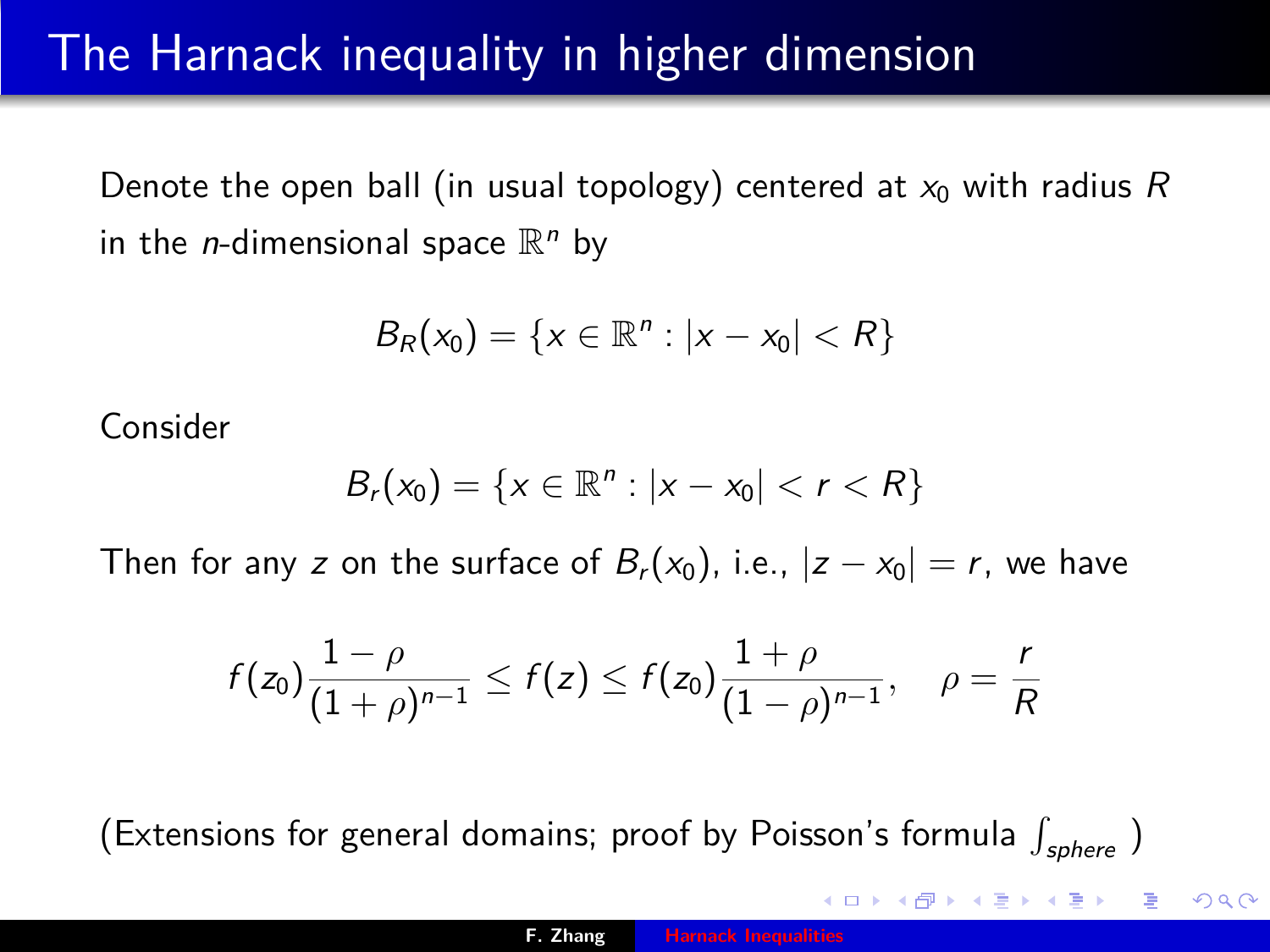### The Harnack-type inequalities in PDEs

#### **SPRINGER RRIFFS IN MATHEMATICS**

Feng-Yu Wang

**Harnack Inequalities for Stochastic Partial Differential Equations** 

 $\overline{z}$ 

1 A General Theory of Dimension-Free Hamack Inconstities

When Pf is measurable for  $f \in \mathcal{B}_h(E)$ , i.e., the family  $\{u_t : x \in E\}$  is a transition probability measure, then P is a Markov operator on  $\mathcal{B}_n(E)$ , i.e., P is contractive and positivity-preserving, and  $P1 = 1$ .

When a family of stochastic processes  $\{(X^{\tau}(t))_{t>0} : x \in E\}$  measurable in x is involved, for instance  $(X^x(t))_{t>0}$  solves a stochastic differential equation with initial data x, let  $u_n(t)$  be the distribution of  $X^2(t)$ . Then we define as in (1.1) a family of Markov operators  $(P_1)_{0,0}$ . If the family of processes is Markovian, then  $(P_1)_{0,0}$  is a semieroup, i.e.,  $P_{xx} = P.P$ , for  $t, s \ge 0$ .

In the remainder of the section, we will use coupling by change of measure to establish Harnack-type inequalities and derivative formulas of P.

#### 1.1.1 Harnack Inequalities and Bismut Derivative Formulas

For a Markov operator P on  $\mathcal{B}_{h}(E)$ , the Harnack-type inequality considered in this book is of type

$$
\Phi(Pf(x)) \le (P\Phi(f)(y))e^{\Psi(x,y)}, \quad x, y \in E, f \in \mathcal{B}_h^+(E),\tag{1.2}
$$

where  $\Phi$  is a nonnegative convex function on  $[0, \infty)$  and  $\Psi$  is a nonnegative function on  $E^2$ . By Jensen's inequality, we may always take  $\Psi(x, x) = 0$ .

In this book we will mainly consider the following two typical choices of  $\Phi$ :

(1) (Harnack inequality with power) Let  $\Phi(r) = r^p$  for some  $p > 1$ . Then (1.2) reduces to

$$
(Pf(x))^p \le (Pf^p(y))e^{\Psi(x,y)}, \ x, y \in E, f \in \mathcal{B}_b^+(E). \tag{1.3}
$$

This inequality, called the Harnack inequality with power  $p$ , was first found in [50] for diffusion semigroups with curvature bounded from below.

(2) (Log-Harnack inequality) Let  $\Phi(r) = e^r$ . In this case we may use  $\log f$  to replace  $f$ , so that  $(1.2)$  is equivalent to

> $P \log f(x) \leq \log P f(y) + \Psi(x, y), x, y \in E, f \in \mathcal{B}_{h}^{+}(E), f \geq 1.$  $(1.4)$

Since the inequality does not change by multiplying  $f$  by a positive constant, it holds for all uniformly positive functions f. Moreover, using  $f + \varepsilon$  to replace f and letting  $\varepsilon \downarrow 0$ , we may replace the condition  $f \ge 1$  by  $f \ge 0$ . This inequality, called the log-Harnack inequality, was introduced in [56] for reflecting diffusion processes on manifolds with boundary and in [43] for semilinear SPDEs (stochastic partial differential equations) with multiplicative noise.

Theorem 1.1.1 (Harnack inequalities) If there is a coupling by change of measure  $(X, Y)$  for  $\mu_x$  and  $\mu_y$ , with changed probability  $dQ := RdP$ , such that  $X = Y, Q-a.s.$ then

つへへ

∢ロ ▶ ∢ 御 ▶ ∢ ヨ ▶ ∢ ヨ ▶

'⁄ Springer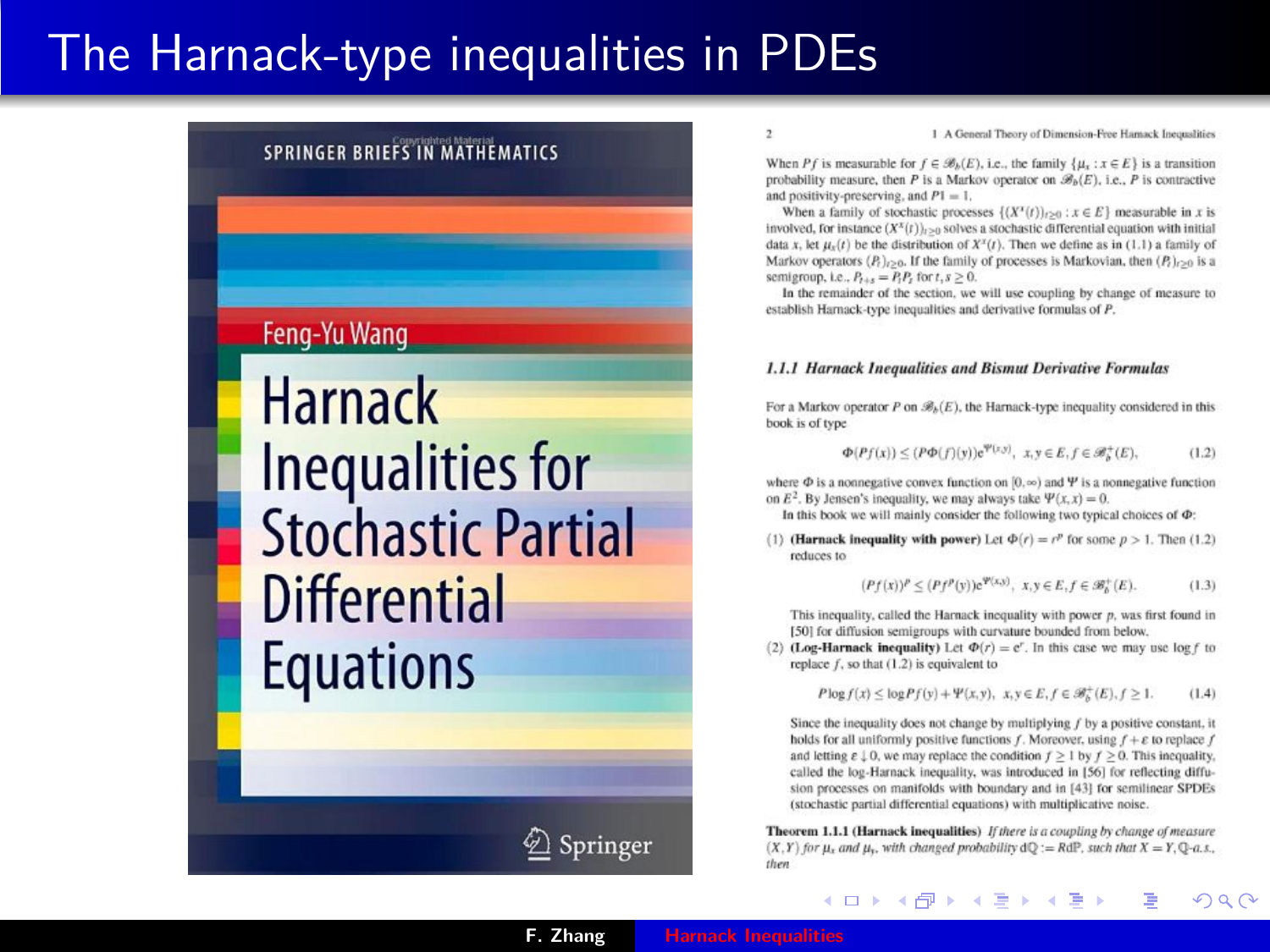## Poincaré Conjecture: A \$1M Millennium Prize Problem

### **Poincaré conjecture (1904-2003):**

Every simply connected, closed 3-manifold is homeomorphic to the 3-sphere.



Courtesy: en.wikipedia.org



メロメ メ御 メメミメメミメ

 $\Omega$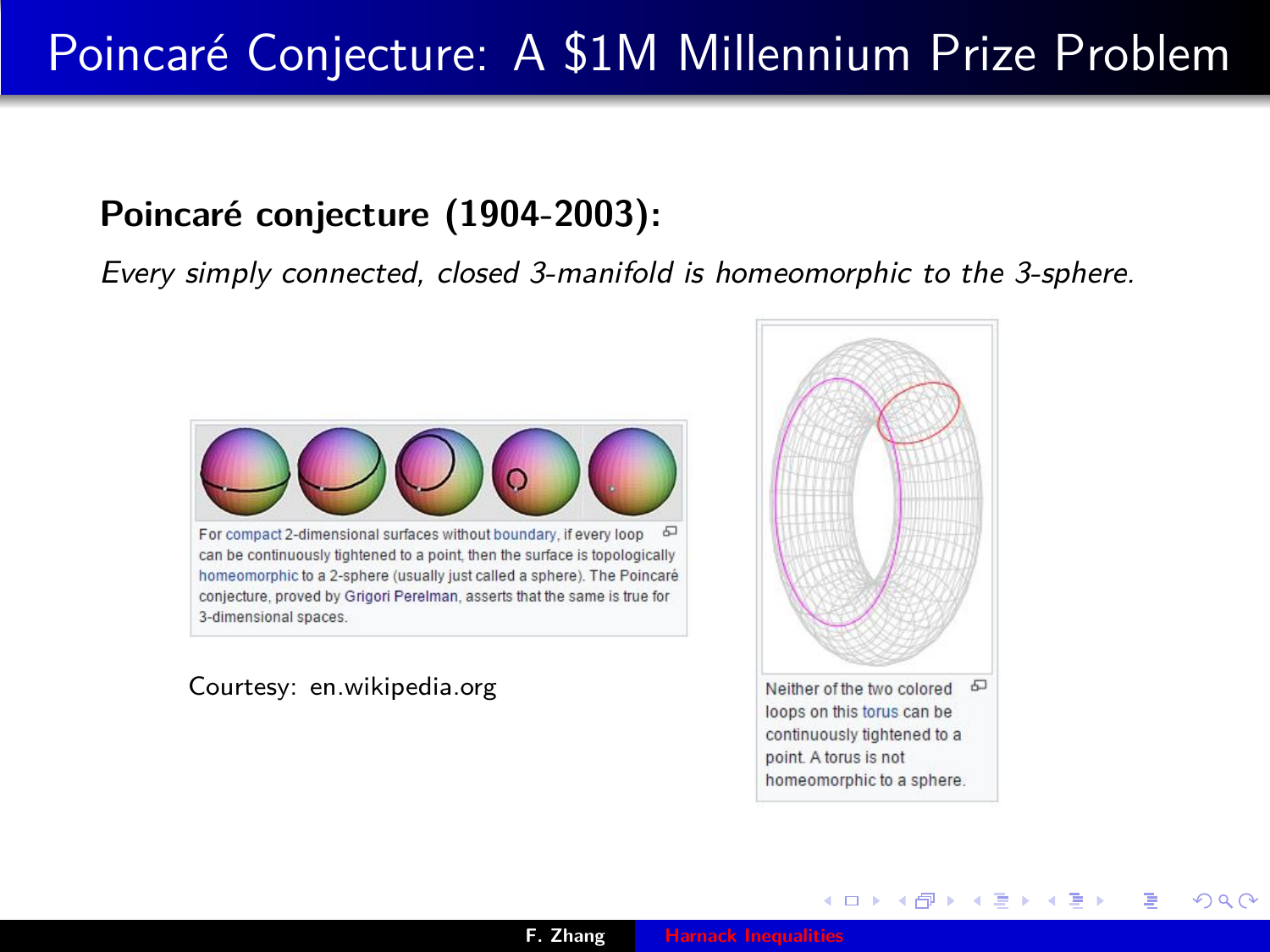# Perelman's Harnack inequality in his solution to Poincaré Conjecture

Perelman resolved the Poincaré conjecture in 2003...

Perelman's solution uses a version of the Harnack inequality for the Ricci flow, found by R. Hamilton (1993), which is an extension of a result of P. Li and S.-T. Yau (1986).

つくい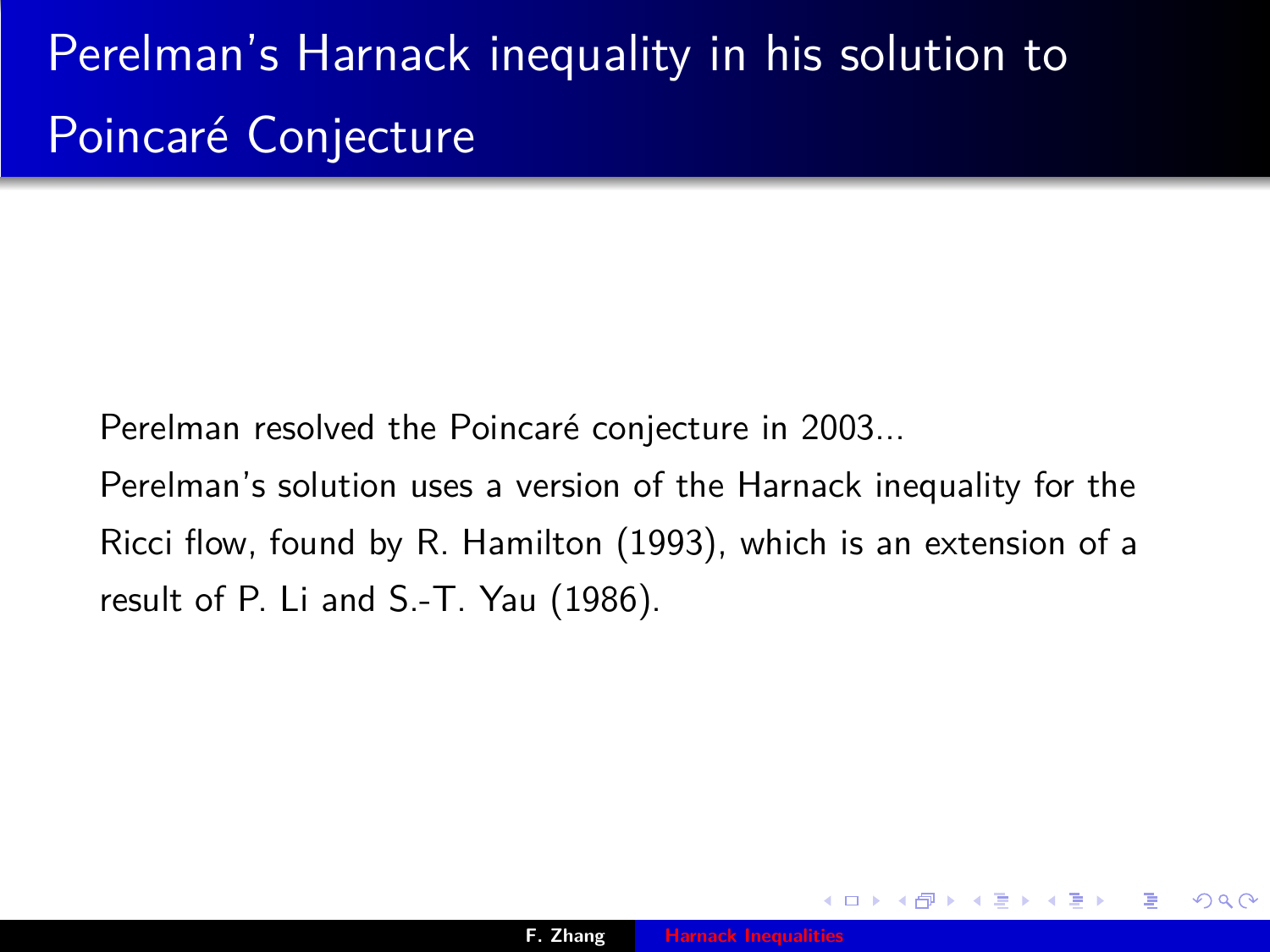### Li-Yau -> Hamilton -> Perelman

COMMUNICATIONS IN **COMMUNICATIONS IN**<br>ANALYSIS AND GEOMETRY **ANALTSIS AND GEOMETRY**<br>Volume 1, Number 1, 113-126, 1993

#### A MATRIX HARNACK ESTIMATE FOR THE HEAT EQUATION

#### **RICHARD S. HAMILTON**

In the important paper[LY] by Peter Li and S.-T. Yau, they show how the classical Harnack principle for the heat equation on a manifold can be derived from a differential inequality. In particular, they show that for any positive solution  $f > 0$  of the heat equation

$$
\frac{\partial f}{\partial t}=\triangle f
$$

on a compact Riemannian manifold of dimension  $m$  solving the equation for  $t > 0$ , if the manifold has weakly positive Ricci curvature  $R_{ii} \geq 0$  then for any vector field V on M

$$
\frac{\partial f}{\partial t} + \frac{1}{2t} f + 2Df(V) + f|V|^2 \ge 0
$$
;

a similar result holds with an error term if the Ricci curvature is hounded below. The quadratic version in  $V$  given here is equivalent to the more complicated formula in their paper by choosing the optimal  $V$ . We shall show in this paper that the Harnack estimate of Li and Yau is the trace of a full matrix inequality.

Main Theorem. If M is a compact Riemannian manifold and  $f > 0$  is a positive solution to the heat equation on M

$$
\frac{\partial f}{\partial t}=\triangle f
$$

for  $t > 0$ , then for any vector field  $V_i$  on M we have

$$
D_i D_j f + \frac{1}{2t} f g_{ij} + D_i f \cdot V_j + D_j f \cdot V_i + f V_i V_j \ge 0
$$

#### Differential Harnack inequality for solutions of the conjugate heat equation

9.1 Proposition. Let  $a_n(t)$  be a solution to the Bicci flow  $(a_n)_t = -2B_{xx}$ ,  $0 \le$  $t \leq T$ , and let  $u = (4\pi(T - t))^{-\frac{n}{2}}e^{-f}$  satisfy the conjugate heat equation  $\Box^* u = -u_t - \triangle u + Ru = 0.$  Then  $v = [(T - t)(2\triangle f - |\nabla f|^2 + R) + f - n]u$ satisfies

$$
\Box^* v = -2(T-t)|R_{ij} + \nabla_i \nabla_j f - \frac{1}{2(T-t)} g_{ij}|^2 \tag{9.1}
$$

Proof. Routine computation.

Clearly, this proposition immediately implies the monotonicity formula  $(3.4)$ ; its advantage over  $(3.4)$  shows up when one has to work locally.

9.2 Corollary. Under the same assumptions, on a closed manifold M.or whenever the application of the maximum principle can be justified,  $min n/u$ is nondecreasing in t.

9.3 Corollary. Under the same assumptions, if u tends to a  $\delta$ -function as  $t \rightarrow T$ , then  $v \leq 0$  for all  $t \leq T$ .

*Proof.* If h satisfies the ordinary heat equation  $h_t = \Delta h$  with respect to the evolving metric  $a_{ii}(t)$ , then we have  $\frac{d}{dt} \int h u = 0$  and  $\frac{d}{dt} \int h v \ge 0$ . Thus we only need to check that for everywhere positive h the limit of  $\int hv$  as  $t \to T$ is nonpositive. But it is easy to see, that this limit is in fact zero.

9.4 Corollary. Under assumptions of the previous corollary, for any smooth curve  $\gamma(t)$  in M holds

$$
-\frac{d}{dt}f(\gamma(t),t) \le \frac{1}{2}(R(\gamma(t),t) + |\dot{\gamma}(t)|^2) - \frac{1}{2(T-t)}f(\gamma(t),t)
$$
(9.2)

メロメ メ倒 メメ ミメメ ヨメ

 $\Omega$ 

*Proof.* From the evolution equation  $f_t = -\Delta f + |\nabla f|^2 - R + \frac{n}{nT-1}$  and  $v \leq 0$  we get  $f_t + \frac{1}{2}R - \frac{1}{2}|\nabla f|^2 - \frac{f}{2(f-1)} \geq 0$ . On the other hand,  $-\frac{d}{dt}f(\gamma(t), t) =$  $-f_t - \langle \nabla f, \dot{\gamma}(t) \rangle \leq -f_t + \frac{1}{2} |\nabla f|^2 + \frac{1}{2} |\dot{\gamma}|^2$ . Summing these two inequalities, we get (9.2).

Research partially supported by NSF contract DMS 90-03333.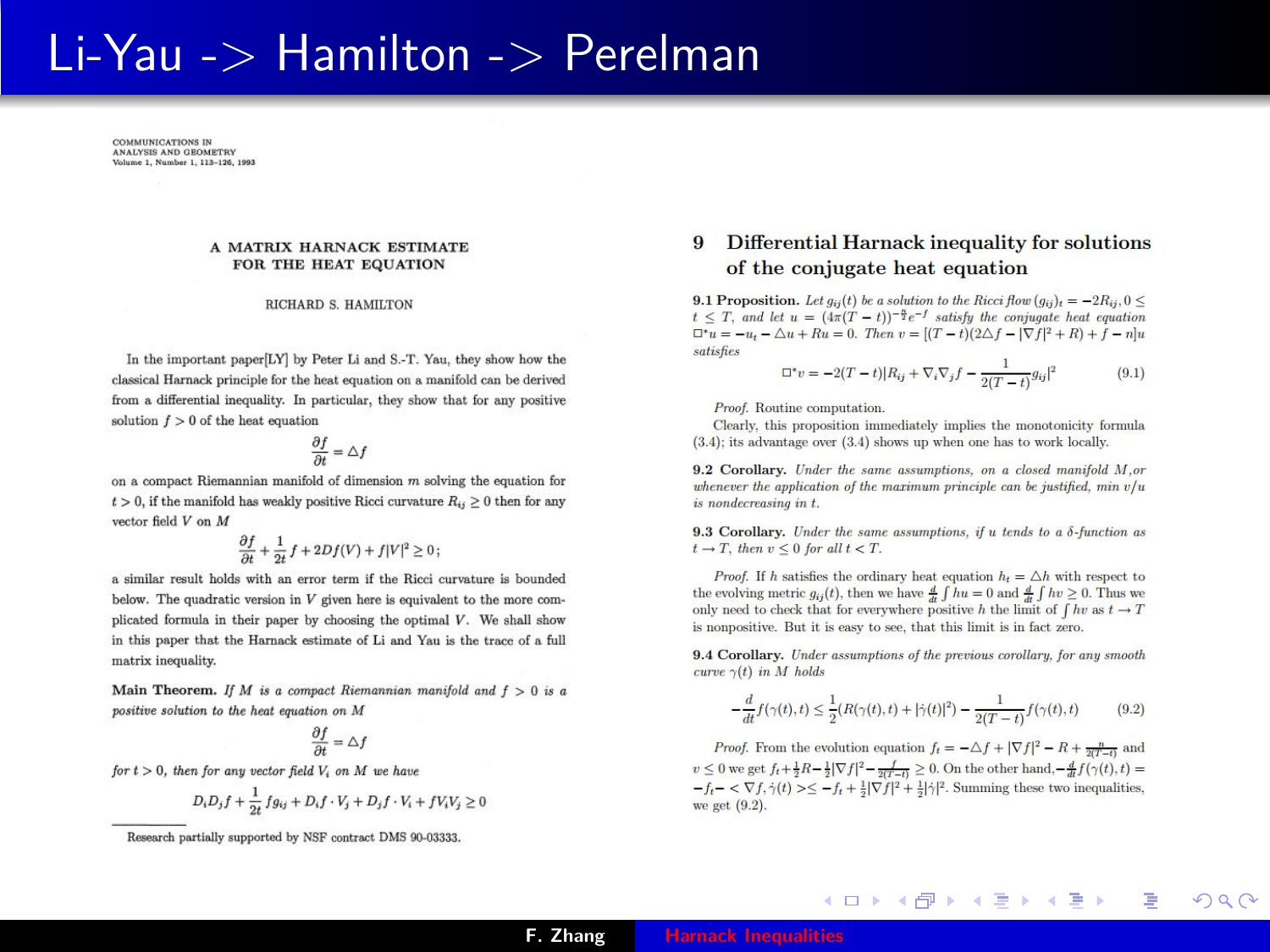#### Theorem (Fan 1988)

Let F be an operator-valued analytic function on the open unit disk  $\mathfrak{D} = \{z \in \mathbb{C} : |z| < 1\}$  such that for any  $z \in \mathfrak{D}$ ,  $F(z)$  is an operator on a complex Hilbert space  $\mathbb H$  with  $\text{Re } F(z) > 0$  and  $F(0) = I$ . Then

$$
\frac{1-|z|}{1+|z|}I \leq \text{Re}\, F(z) \leq \frac{1+|z|}{1-|z|}I
$$

**Proof.** For each x in  $\mathbb{H}$  with  $||x|| = 1$ , define the complex-valued  $f_{x}(z) = \langle F(z)x, x \rangle$ . Use the classical Harnack inequality.

Note: There is an analog for  $\text{Im } F(z)$ .

つくへ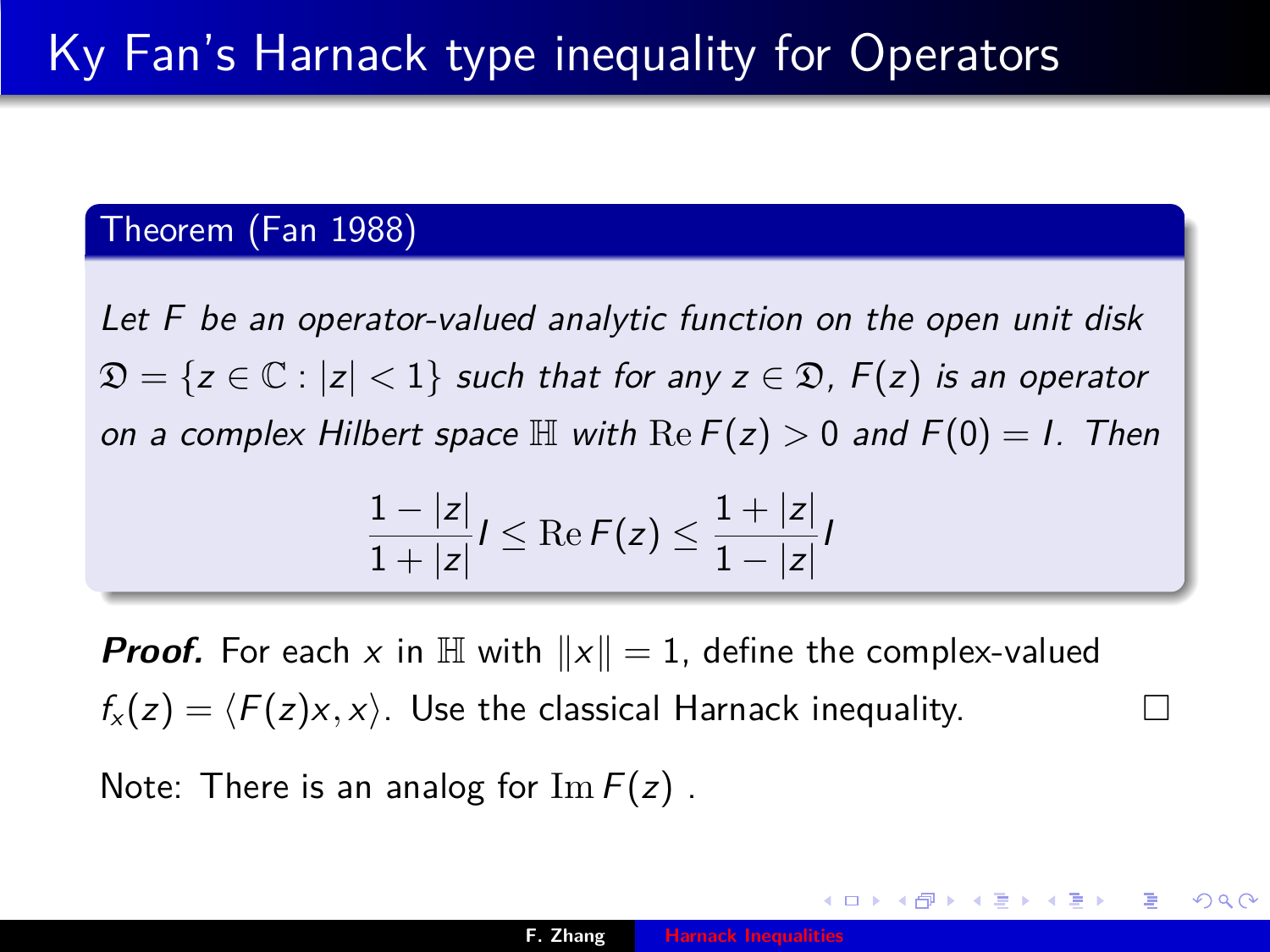#### Theorem (Tung 1964)

Let Z be an  $n \times n$  complex matrix with singular values  $r_k$  that satisfy  $0 \le r_k < 1, k = 1, 2, \ldots, n$  (i.e., Z is a strict contraction). Let  $Z^*$ denote the conjugate transpose of Z and I be the  $n \times n$  identity matrix. Then for any  $n \times n$  unitary matrix U

$$
\prod_{k=1}^{n} \frac{1-r_k}{1+r_k} \leq \frac{\det(I - Z^*Z)}{|\det(I - UZ)|^2} \leq \prod_{k=1}^{n} \frac{1+r_k}{1-r_k}
$$
(1)

**Proof.** Consider  $f(U) = det((I - ZU^*)(I - UZ^*))$  for fixed strict contraction Z and use the method of Lagrange multipliers.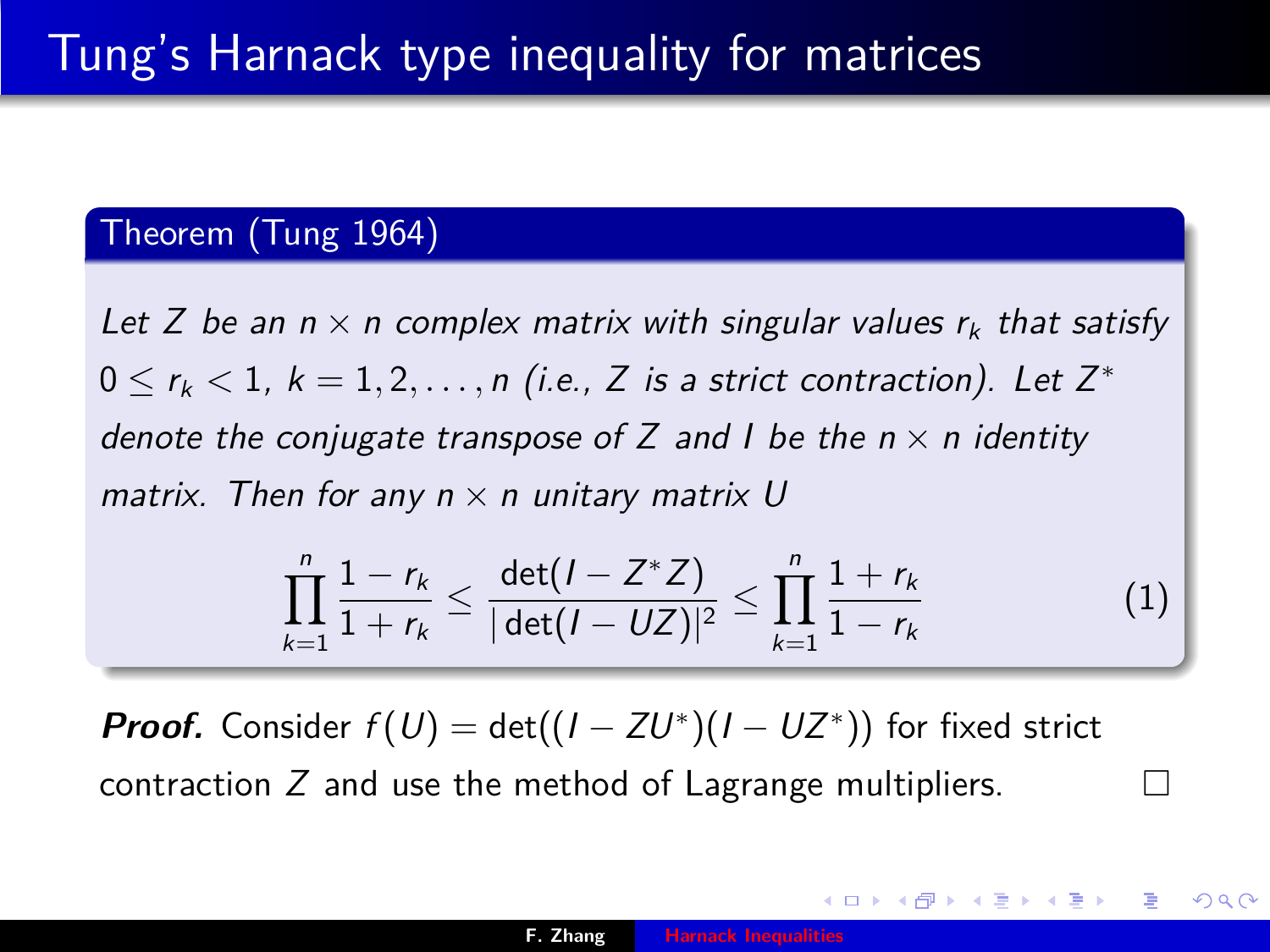Marcus (1965) gave another proof and pointed out that Tung's inequality is equivalent to

$$
\prod_{k=1}^{n}(1-r_k)\leq |\det(I-A)|\leq \prod_{k=1}^{n}(1+r_k)
$$
 (2)

for any  $n \times n$  matrix A with the same singular values as the contractive matrix Z.

L.-K. Hua (1965) gave a proof of (2) using an inequality he had previously obtained in 1955: For strict contractions A, B,

$$
\left(\begin{array}{cc} (I - A^*A)^{-1} & (I - B^*A)^{-1} \\ (I - A^*B)^{-1} & (I - B^*B)^{-1} \end{array}\right) \ge 0
$$

つくい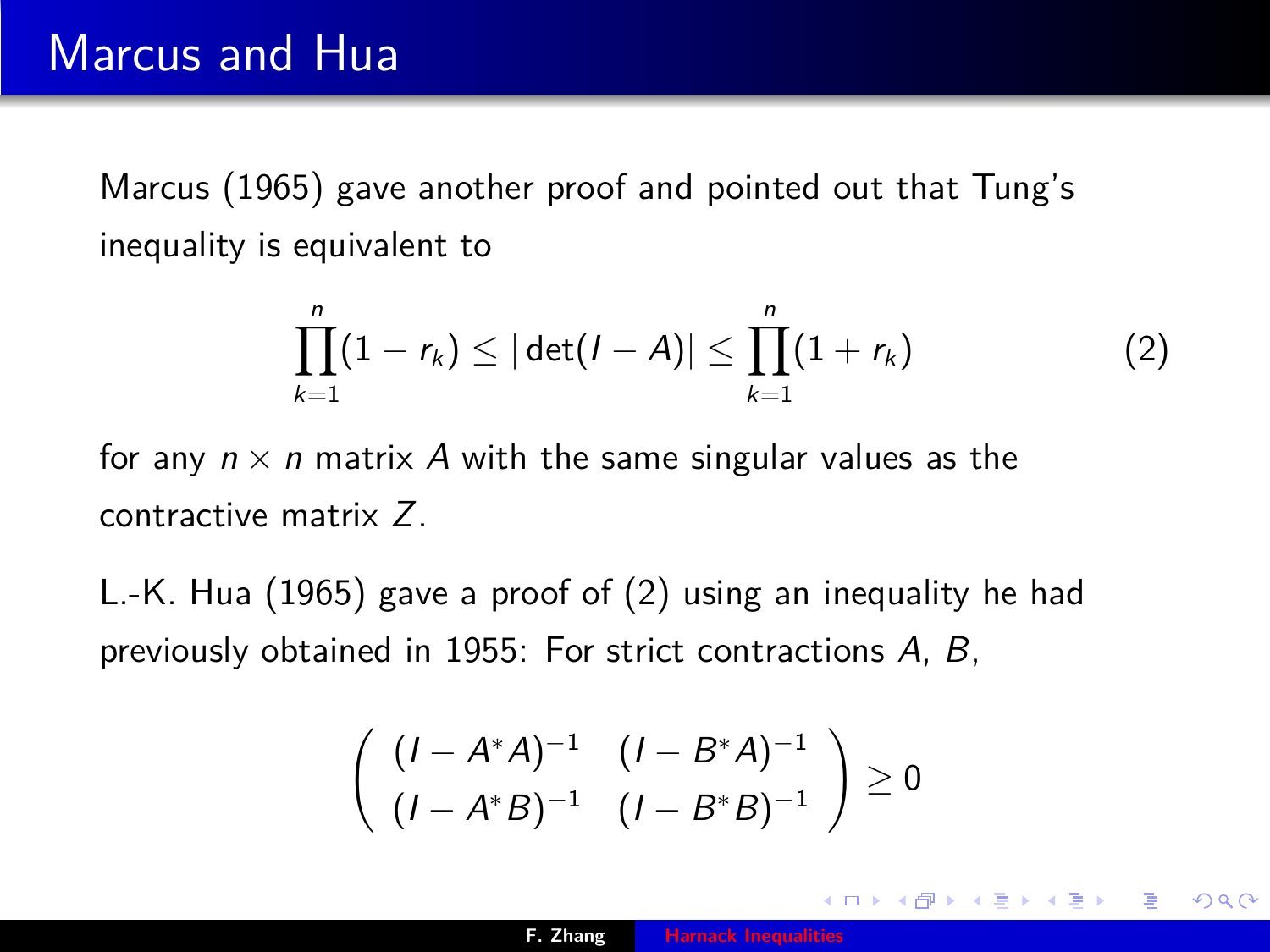- (i). In the book by Marshall, Olkin and Arnold, Tung's theorem is cited in which the condition that A be contractive is missing.
- (ii). Inequalities (1) and (2) are not equivalent for general matrices. The right-hand side inequality in (2) is true for all  $n \times n$ matrices  $A$ ; that is,

$$
|\det(I-A)|\leq \prod_{k=1}^n(1+r_k)
$$

 $2Q$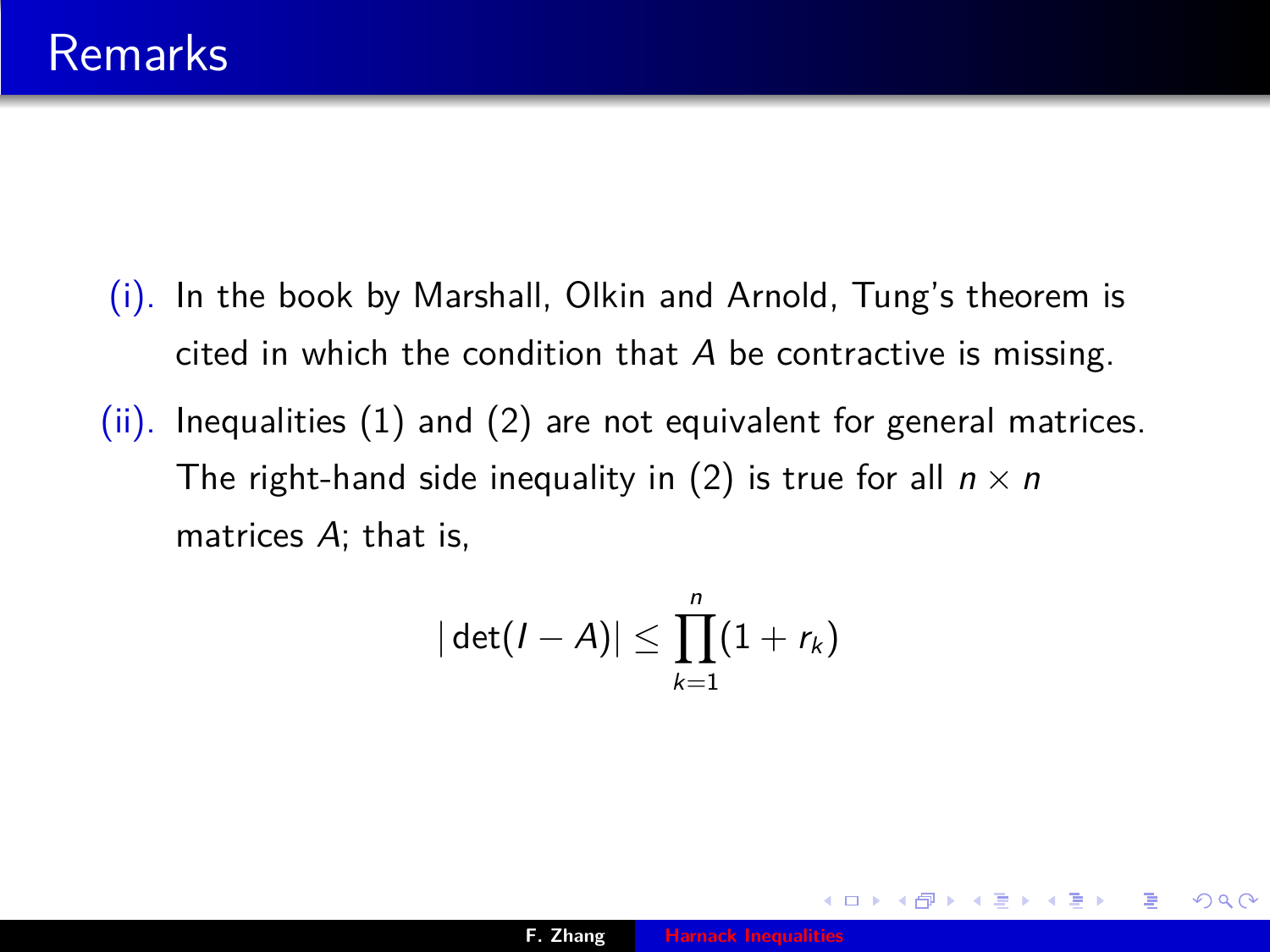### Theorem (Left inequality)

Let Z be an  $n \times n$  positive semidefinite matrix with eigenvalues  $r_1, r_2, \ldots, r_n$ . Let U be an  $n \times n$  unitary matrix such that  $I - UZ$  is nonsingular. Then

$$
\prod_{k=1}^{n} \frac{|1 - r_k|}{1 + r_k} \le \frac{|\det(I - Z^2)|}{|\det(I - UZ)|^2}
$$
(3)

つくへ

with equality if and only if  $Z$  has an eigenvalue 1 or UZ has eigenvalues −r<sub>1</sub>, −r<sub>2</sub>, ..., −r<sub>n</sub>. If both Z and I − Z are nonsingular, the strict inequality holds for  $U \neq -1$ .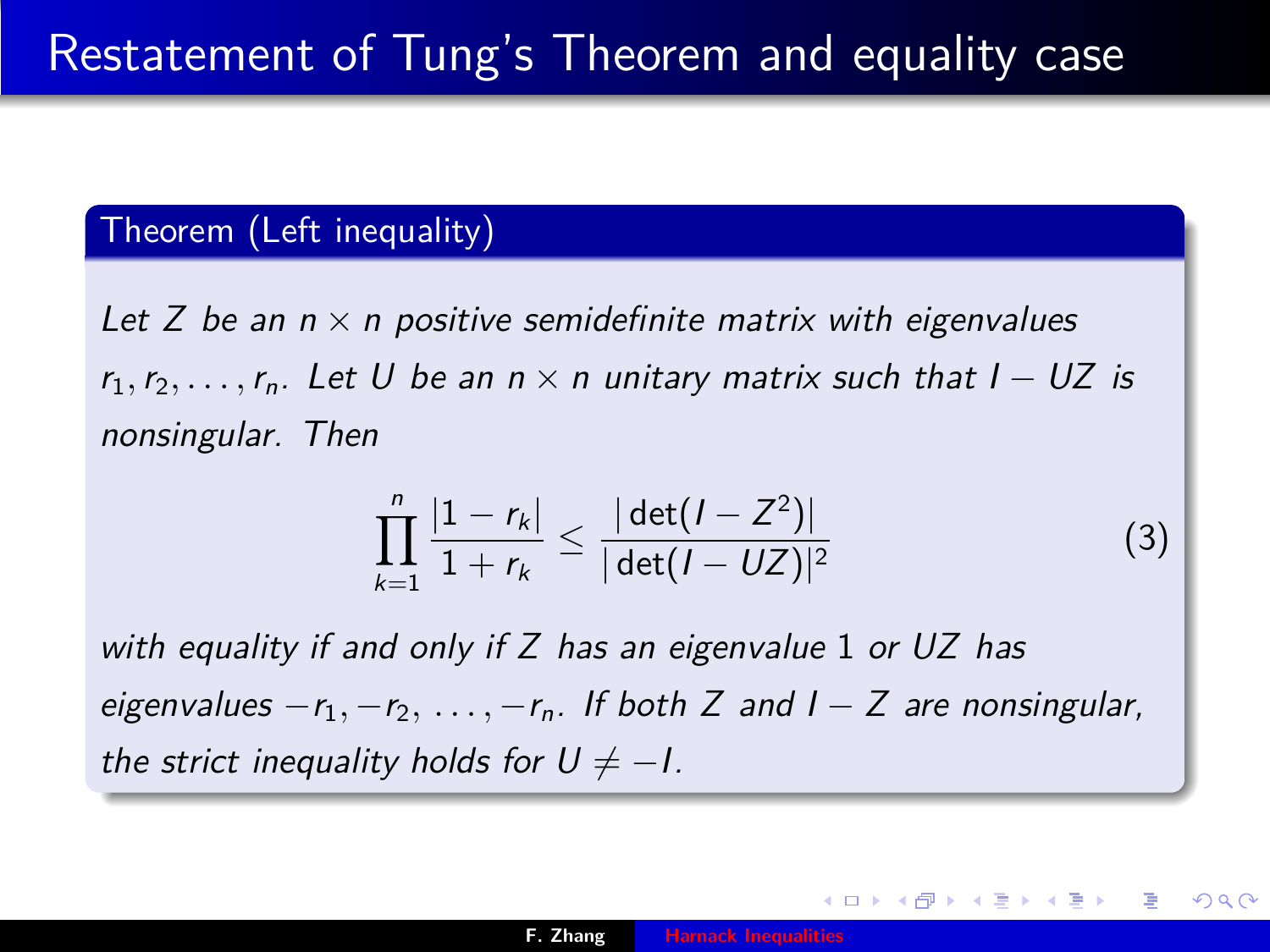#### Theorem (Right inequality)

Let Z be an  $n \times n$  positive semidefinite matrix with eigenvalues  $r_1, r_2, \ldots, r_n$ . Let U be an  $n \times n$  unitary matrix such that  $I - UZ$  is nonsingular. If  $0 \le r_k < 1$ ,  $k = 1, 2, \ldots, n$ , then

$$
\frac{\det(I - Z^2)}{|\det(I - UZ)|^2} \le \prod_{k=1}^n \frac{1 + r_k}{1 - r_k} \tag{4}
$$

with equality if and only if UZ has eigenvalues  $r_1, r_2, \ldots, r_n$ . If Z is nonsingular, then the strict inequality in (4) holds if  $U \neq I$ .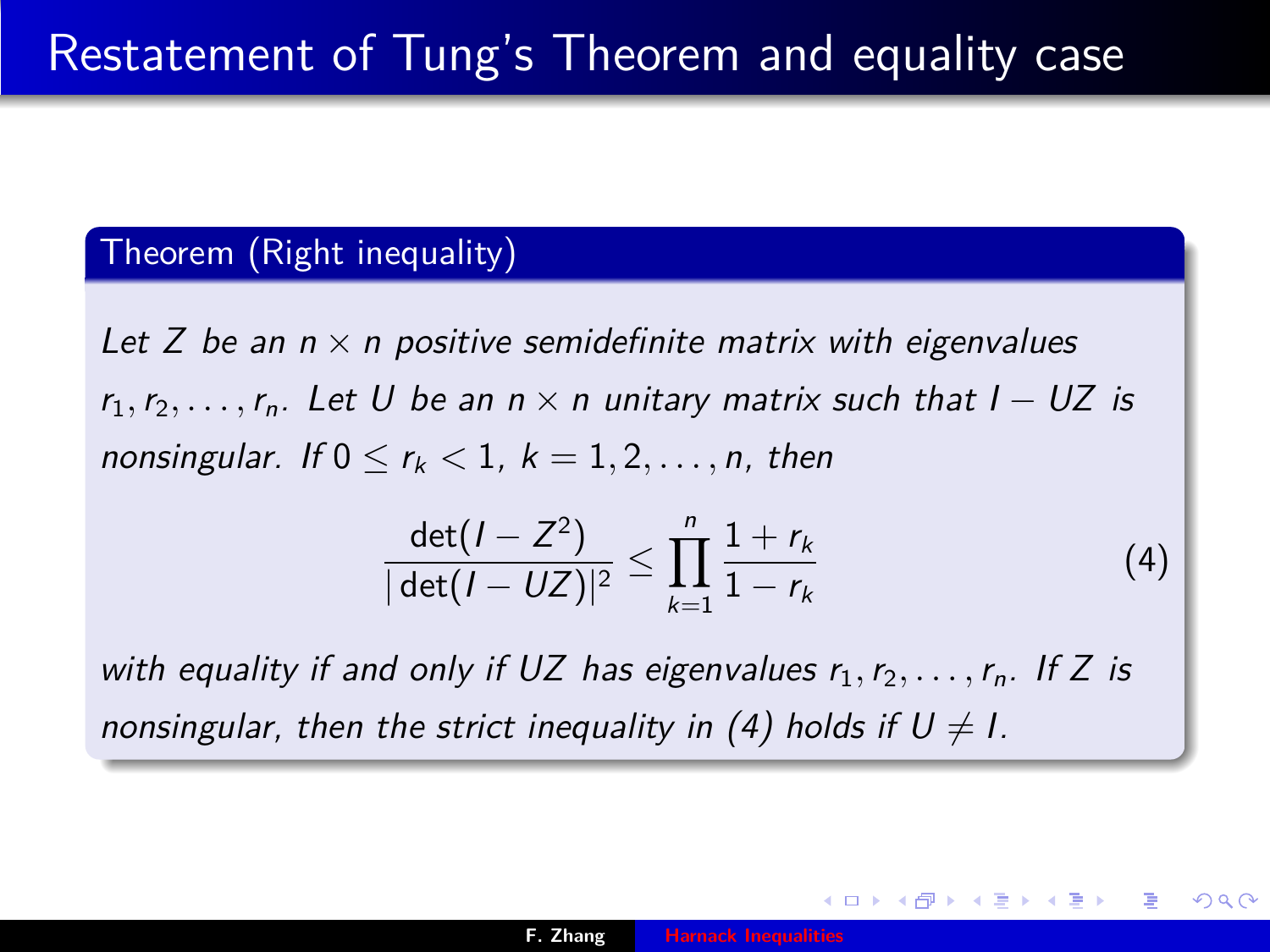### **Majorization**

Let  $x = (x_1, x_2, \ldots, x_n)$  and  $y = (y_1, y_2, \ldots, y_n)$  be real vectors whose components are arranged in nonincreasing order:

$$
x_1 \geq x_2 \geq \cdots \geq x_n, \quad y_1 \geq y_2 \geq \cdots \geq y_n
$$

If

$$
\sum_{i=1}^k x_i \leq \sum_{i=1}^k y_i, \quad k=1,2,\ldots,n
$$

we say that x is weakly majorizaed by y, written  $x \prec_w y$ . If the last inequality becomes equality, then x is majorized by y, denoted  $x \prec y$ .

$$
x \prec_{\mathrm{w}} y, \quad x \prec y
$$

Replacing  $\sum$  by  $\prod$ , we have log-majorization:

$$
x\prec_{\mathrm{wlog}} y,\quad x\prec_{\mathrm{log}} y
$$

つくへ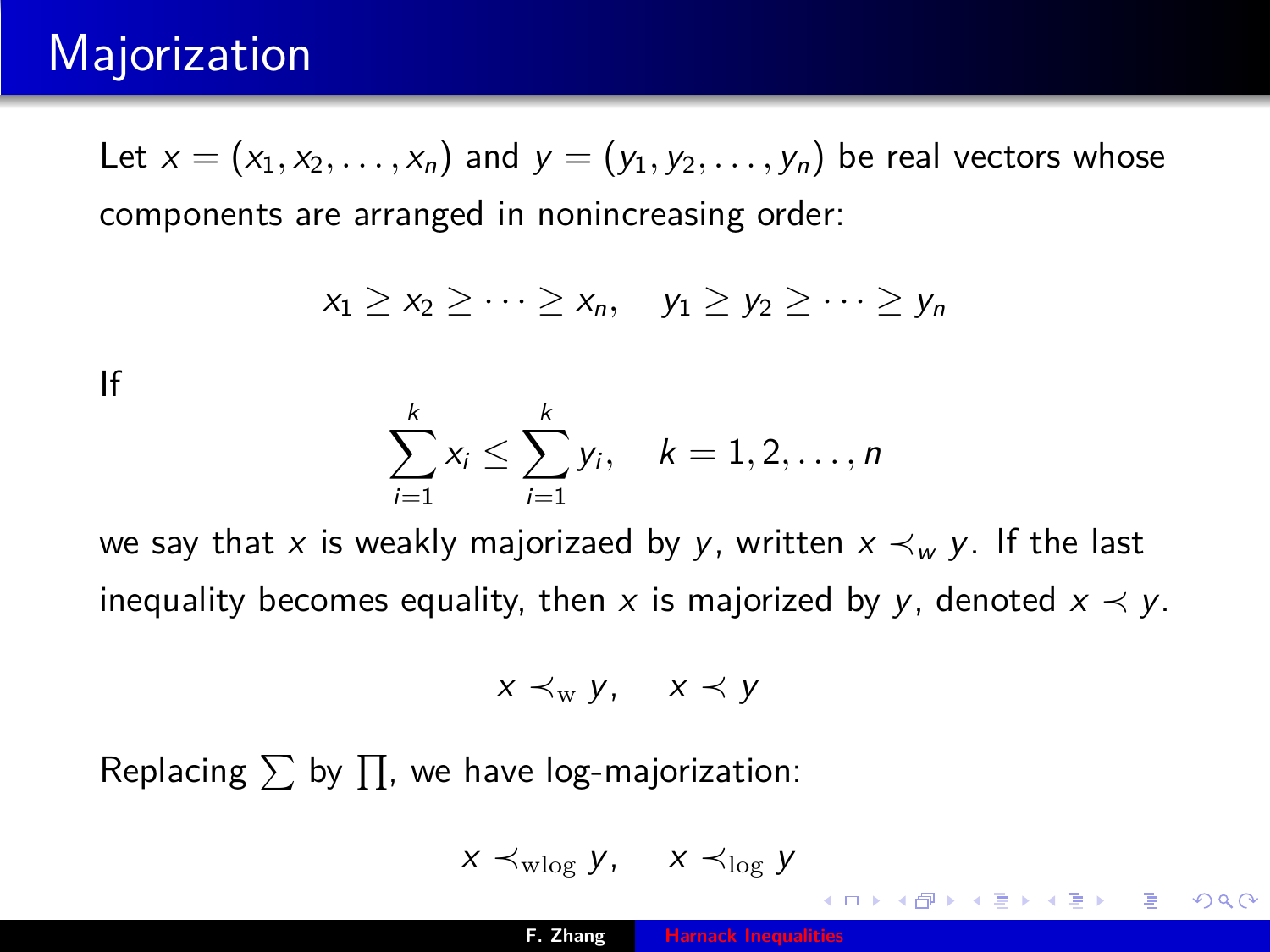### Lemma

#### Lemma

Let  $x = (x_1, x_2, \ldots, x_n)$  and  $y = (y_1, y_2, \ldots, y_n)$  be nonnegative vectors and assume that  $y$  is not a permutation of  $x$  (i.e., the multisets  $\{x_1, x_2, \ldots, x_n\}$  and  $\{y_1, y_2, \ldots, y_n\}$  are not equal). Denote  $\tilde{z} = (1 + z_1, 1 + z_2, \ldots, 1 + z_n).$  We have:

$$
\text{If} \quad x \prec_{\log} y, \quad \text{then} \quad \tilde{x} \prec_{\text{wlog}} \tilde{y}
$$

and

$$
\prod_{k=1}^n (1+x_k) < \prod_{k=1}^n (1+y_k). \tag{5}
$$

→ 伊 ▶ → ヨ ▶ → ヨ ▶ │ ヨ

 $2Q$ 

**Proof.**  $f(t) = \ln(1 + e^t)$  is strictly increasing & convex on  $(0, \infty)$ .  $\Box$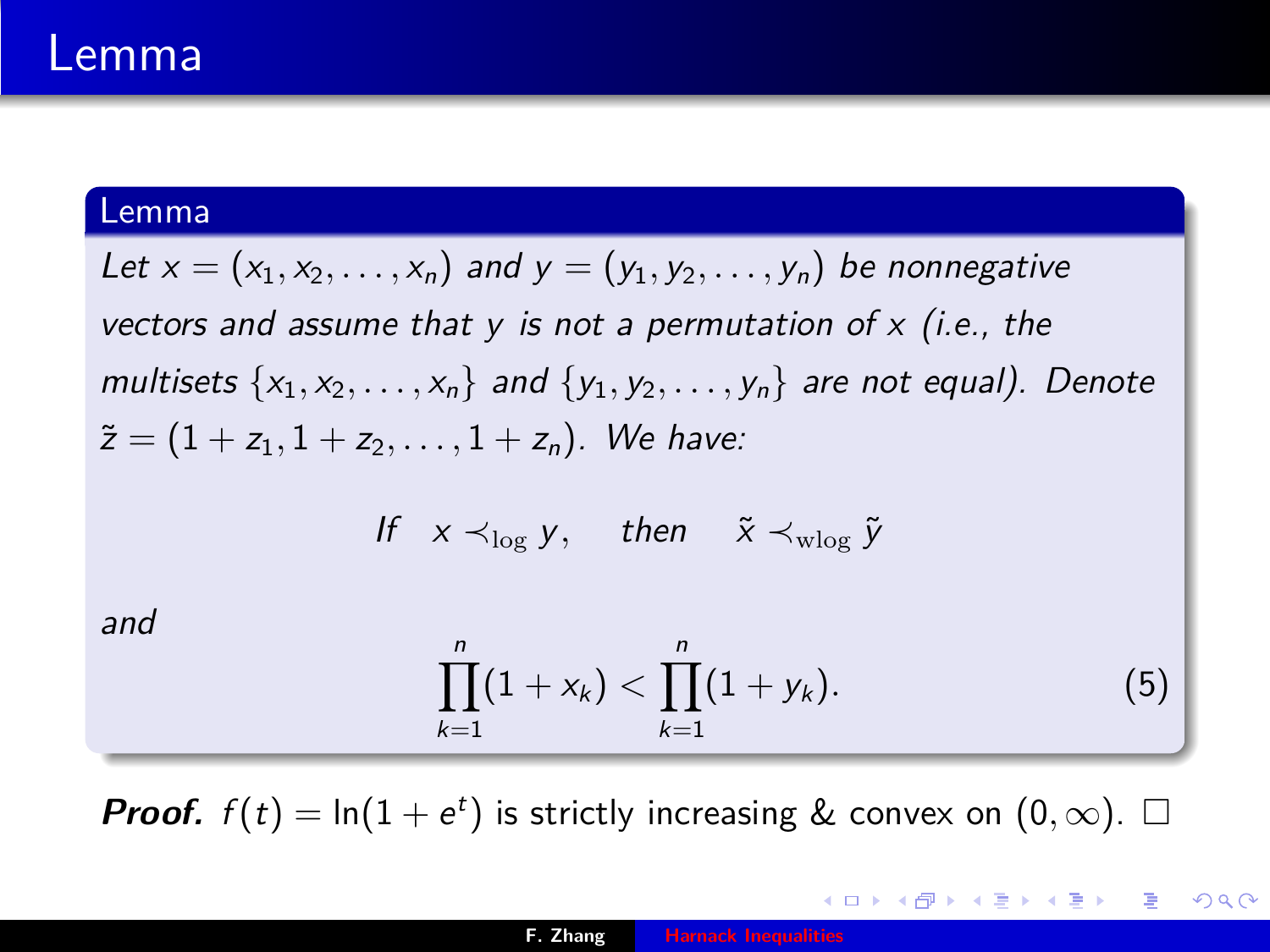#### Lemma

If all  $x_i, y_i \in [0,1)$ , x is not a permutation of y, and  $x \prec_{\log} y$ , then

$$
\prod_{k=1}^{n}(1-x_k) > \prod_{k=1}^{n}(1-y_k).
$$
 (6)

K ロ ▶ K 御 ▶ K ヨ ▶ K ヨ ▶ │ ヨ |

 $2Q$ 

**Proof.**  $-\ln(1-e^t)$  is strictly increasing and convex on  $(-\infty,0)$ . □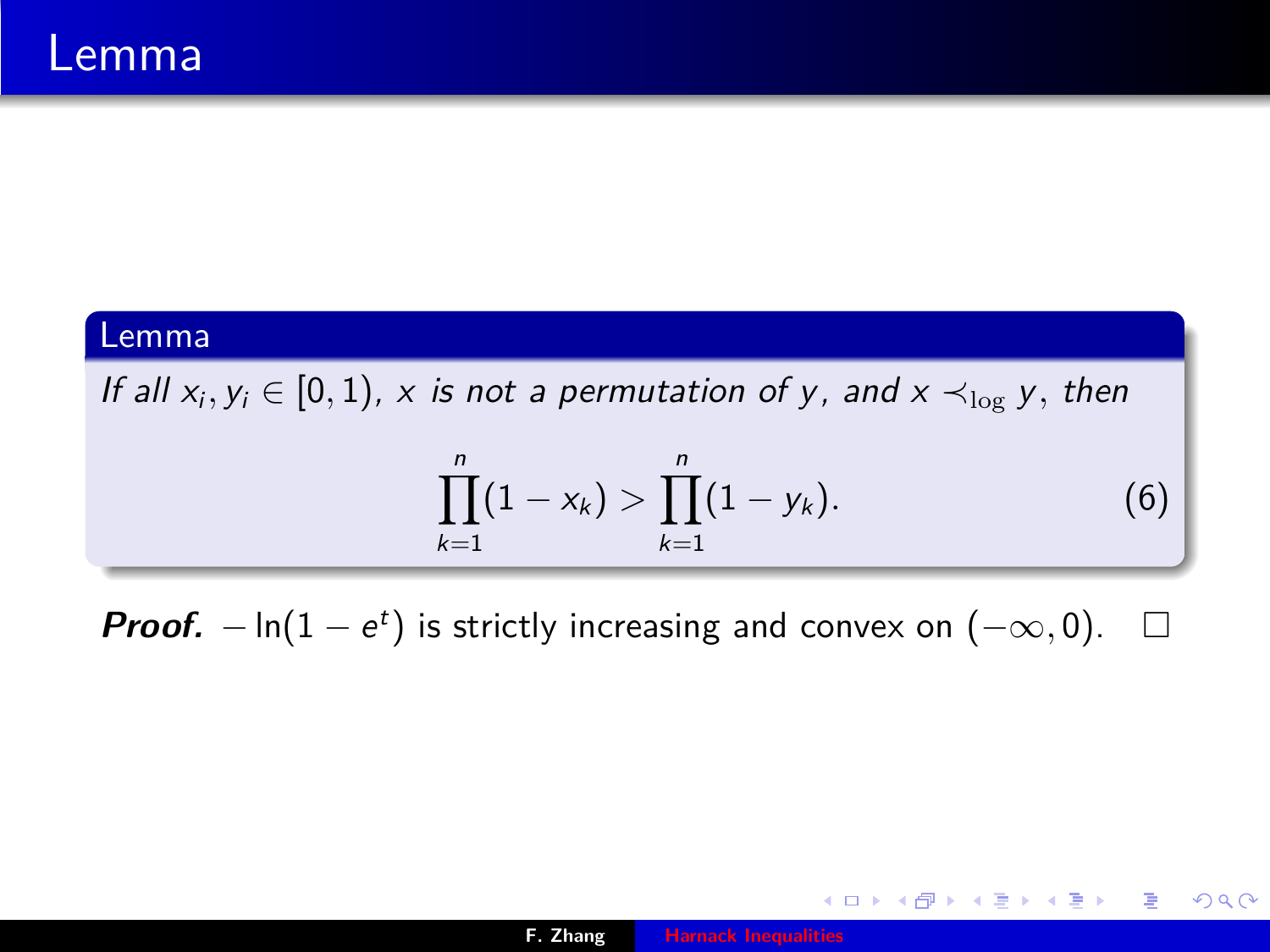### Proof of the equality case of the theorems

### **Proof of the Theorems.** Use Majorization Theory.

Only show the equality cases. For  $(3)$ , if Z has a singular (eigen-) value 1, then both sides vanish. If  $UZ$  has eigenvalues  $-r_1, -r_2, \ldots, -r_n$ , then  $\det(I - UZ) = \prod_{k=1}^n (1 + r_k)$ . Equality is readily seen. Conversely, suppose equality occurs in (3). We further assume that no  $r_k$   $(k = 1, 2, \ldots, n)$  equals 1. Since  $|\det(I - Z^2)| = \prod_{k=1}^n |1 - r_k|(1 + r_k)$ , we have  $|\det(I - UZ)| = \prod_{k=1}^{n} (1 + r_k).$  (7)

 $k=1$ Moreover, by Weyl majorization inequality

$$
|\lambda(UZ)| \prec_{\log} \sigma(UZ) = \sigma(Z) = \lambda(Z),
$$

where  $\lambda(X)$  and  $\sigma(X)$  denote the vectors of the eigenvalues and singular values of matrix  $X$ , respectively. ロト イ団 トイヨ トイヨ トー

 $2Q$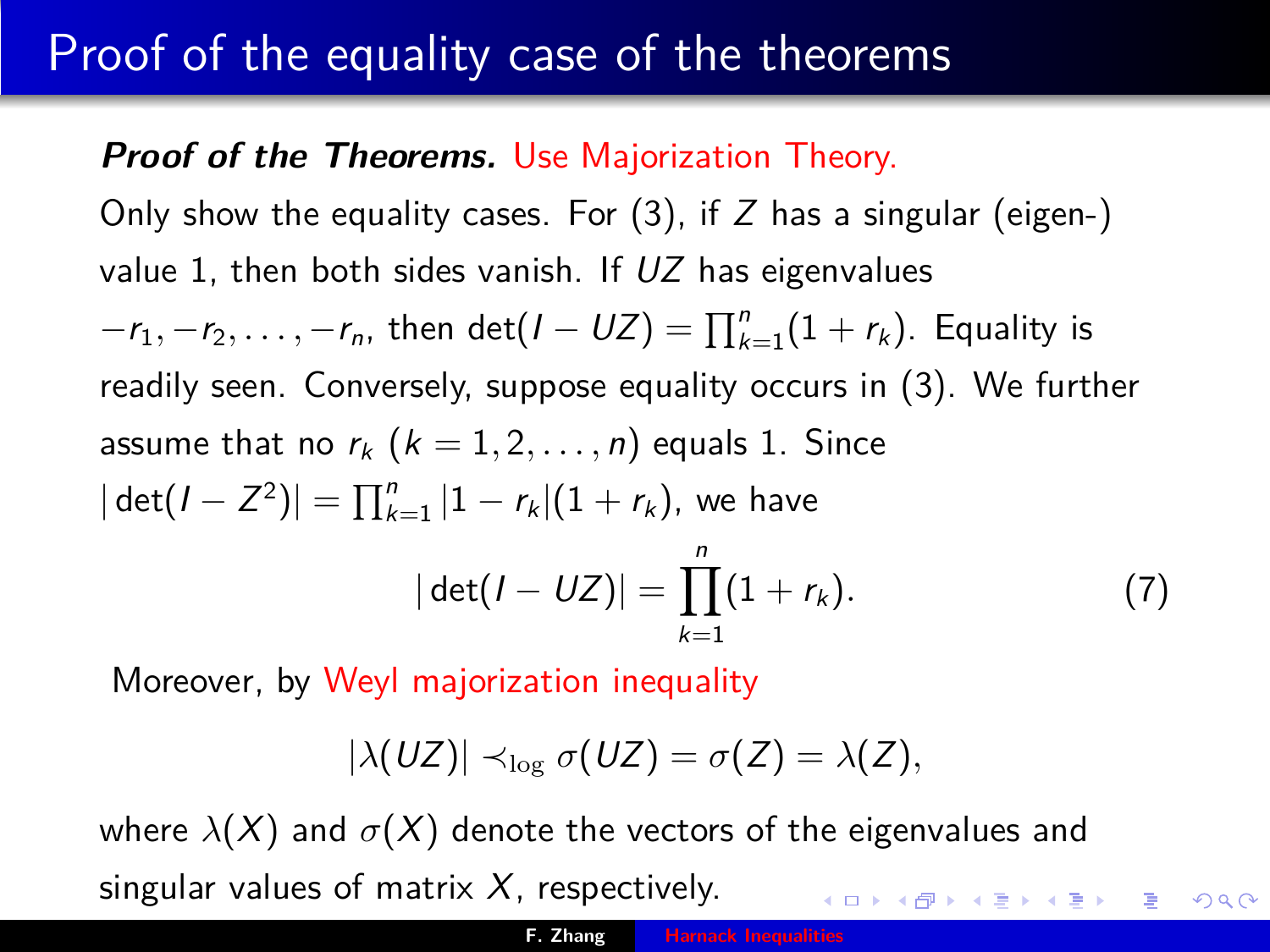With  $\lambda_k(X)$  denoting the eigenvalues of the  $n \times n$  matrix X,  $k = 1, 2, \ldots, n$ , by the lemma, we have

$$
0 < |\det(I-UZ)| = \prod_{k=1}^n |1-\lambda_k(UZ)| \leq \prod_{k=1}^n (1+|\lambda_k(UZ)|) \leq \prod_{k=1}^n (1+r_k).
$$

Thus, (7) yields  $|1 - \lambda_k(UZ)| = 1 + |\lambda_k(UZ)|$  for all k, which implies  $\lambda_k (UZ) \leq 0$  for  $k = 1, 2, \ldots, n$ , i.e., all eigenvalues of  $-UZ$  are nonnegative. If  $|\lambda(UZ)| = \lambda(-UZ)$  is not a permutation of  $\lambda(Z)$ , then, by strict inequality (5), we have  $\prod_{k=1}^n (1+|\lambda_k(UZ)|)<\prod_{k=1}^n (1+\lambda_k(Z))=\prod_{k=1}^n (1+r_k),$  a contradiction to  $(7)$ . It follows that  $UZ$  has the eigenvalues  $-r_1, -r_2, \ldots, -r_n$ .

 $200$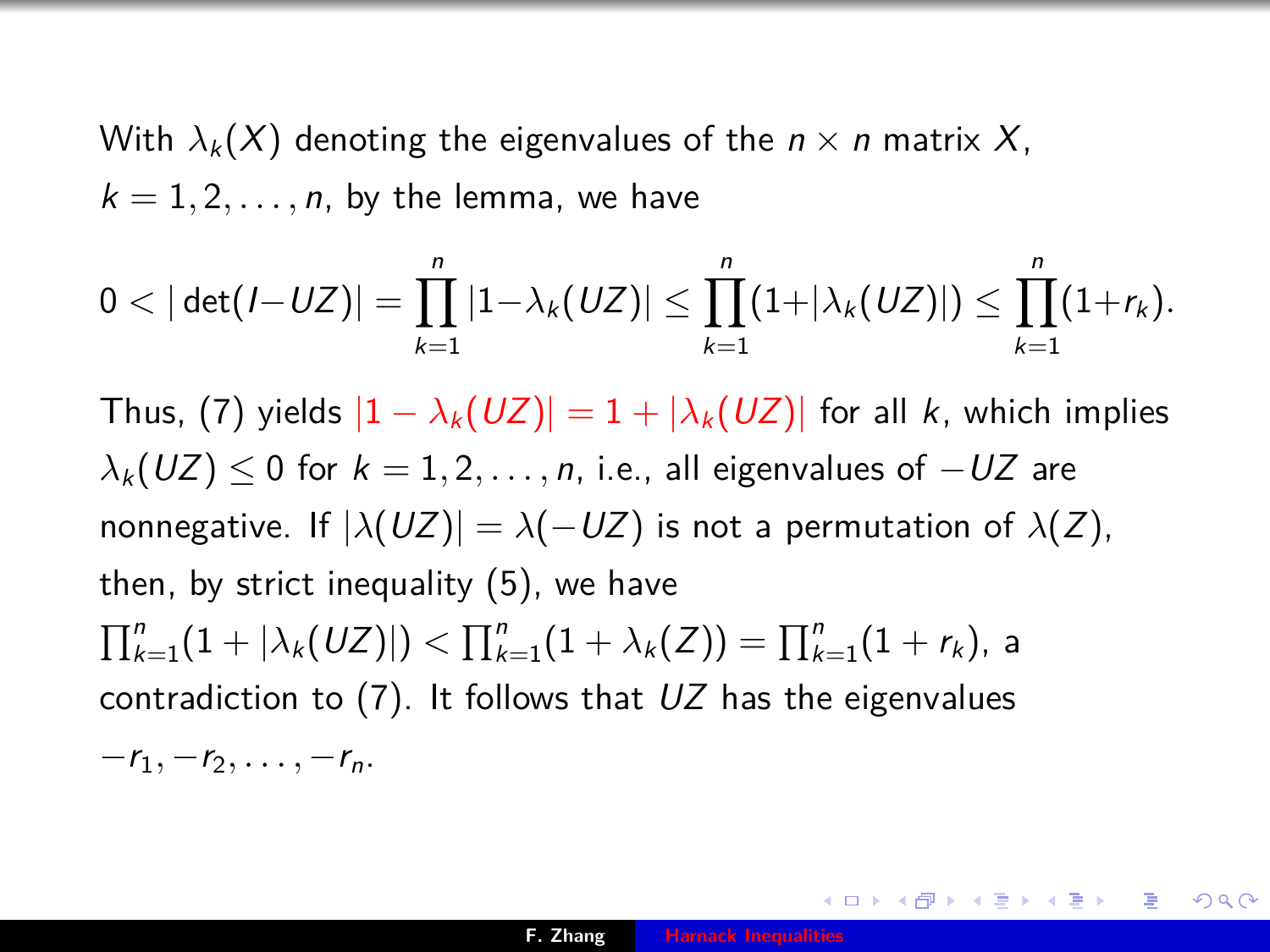For the equality in (4), it occurs if and only if  
\n
$$
\prod_{k=1}^{n} (1 - r_k) = |\det(I - UZ)|
$$
\nNote that  $|\lambda(UZ)| \prec_{\log} \sigma(Z)$  and\n
$$
\prod_{k=1}^{n} |1 - \lambda_k(UZ)| \ge \prod_{k=1}^{n} (1 - |\lambda_k(UZ)|) \ge \prod_{k=1}^{n} (1 - \sigma_k(Z)) = \prod_{k=1}^{n} (1 - r_k).
$$
\n(8)

The first equality in (8) occurs if and only if all  $\lambda_k (UZ)$  are in [0, 1); the second equality occurs if and only if  $\lambda(UZ)$  is a permutation of  $\sigma(Z)$ , i.e.,  $Spec(UZ) = Spec(Z)$ .

Now assume that  $Z$  is nonsingular and suppose that equality holds in (4). Then  $UZ$  has eigenvalues  $r_1, r_2, \ldots, r_n$ . Moreover, the singular values of UZ are  $r_1, r_2, \ldots, r_n$ . Let  $P = UZ$ . Then the eigenvalues of P are just the singular values of P. So P is positive definite. It follows that  $U = PZ^{-1}$  has only positive eigenvalues. Since U is unitary, U has to be the identity matrix. The case for (3) is similar.  $\Box$ 

つへへ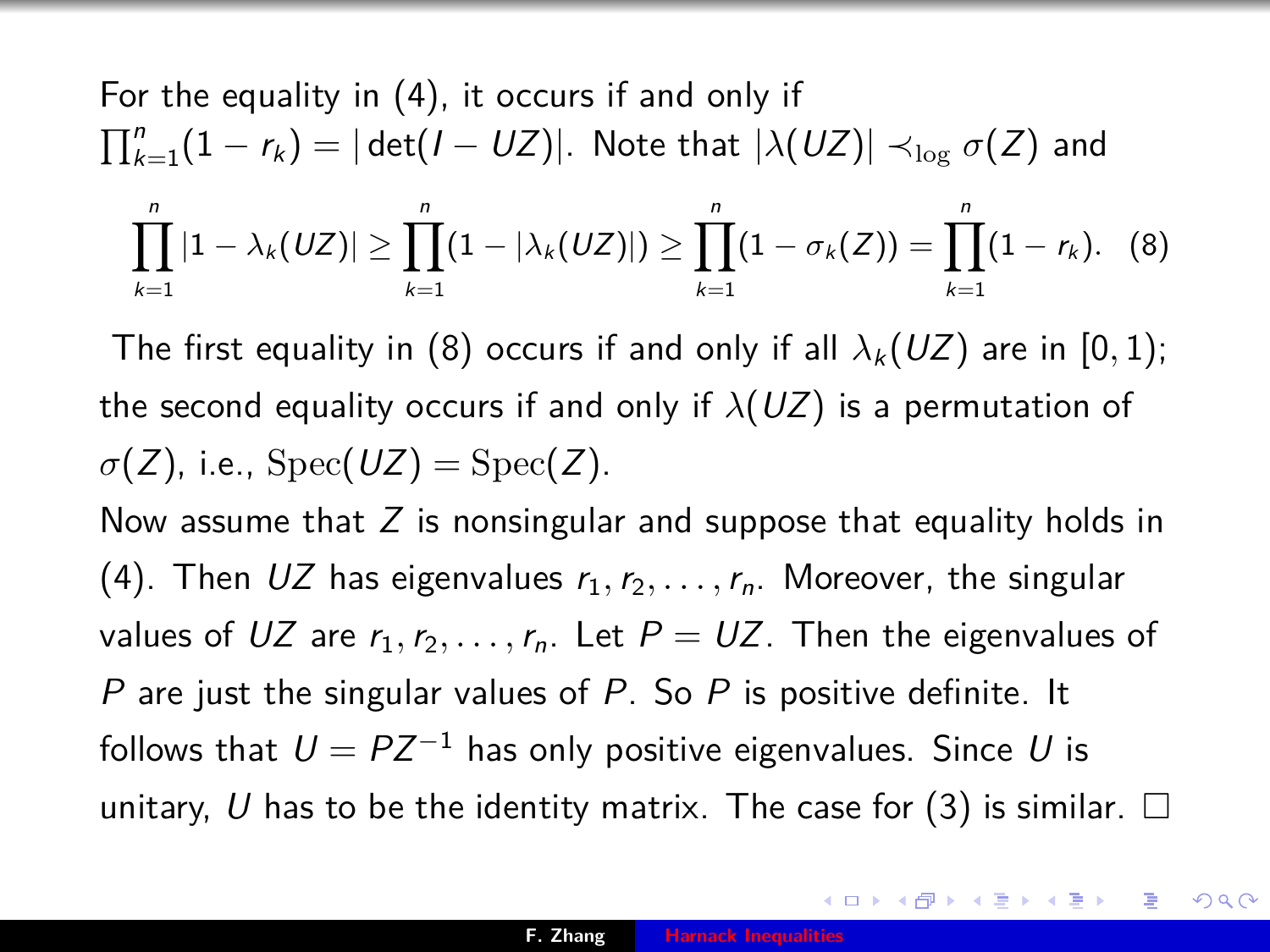### <span id="page-23-0"></span>Theorem (Lin and Z. 2017)

Let  $Z_i$ ,  $i = 1, 2, \ldots, m$ , be  $n \times n$  positive semidefinite matrices. Suppose that the eigenvalues of  $Z_i$  are  $r_{ik}$  satisfying  $0 \le r_{ik} \le 1$ .  $k = 1, 2, \ldots, n$ . Then for any  $n \times n$  unitary matrix U and positive scalars  $w_i$ ,  $i = 1, 2, \ldots, m$ ,  $\sum_{i=1}^{m} w_i = 1$ , we have

$$
\prod_{k=1}^n \prod_{i=1}^m \left( \frac{1-r_{ik}}{1+r_{ik}} \right)^{w_i} \leq \frac{\det(I-(\sum_{i=1}^m w_i Z_i)^2)}{|\det(I-U\sum_{i=1}^m w_i Z_i)|^2} \leq \prod_{k=1}^n \prod_{i=1}^m \left( \frac{1+r_{ik}}{1-r_{ik}} \right)^{w_i}.
$$

*.* (9)

つへへ

Equality on the left-hand side occurs if and only if all  $Z_i$  are equal to Z, say, and Z has an eigenvalue 1 or  $Spec(UZ)=Spec(-Z)$  (in which  $U = -I$  if Z is nonsingular); Equality on the right-hand side occurs if and only if all  $Z_i$  are equal to Z, say, and  $Spec(UZ)=Spec(Z)$  (in which  $U = I$  if Z is nonsingular).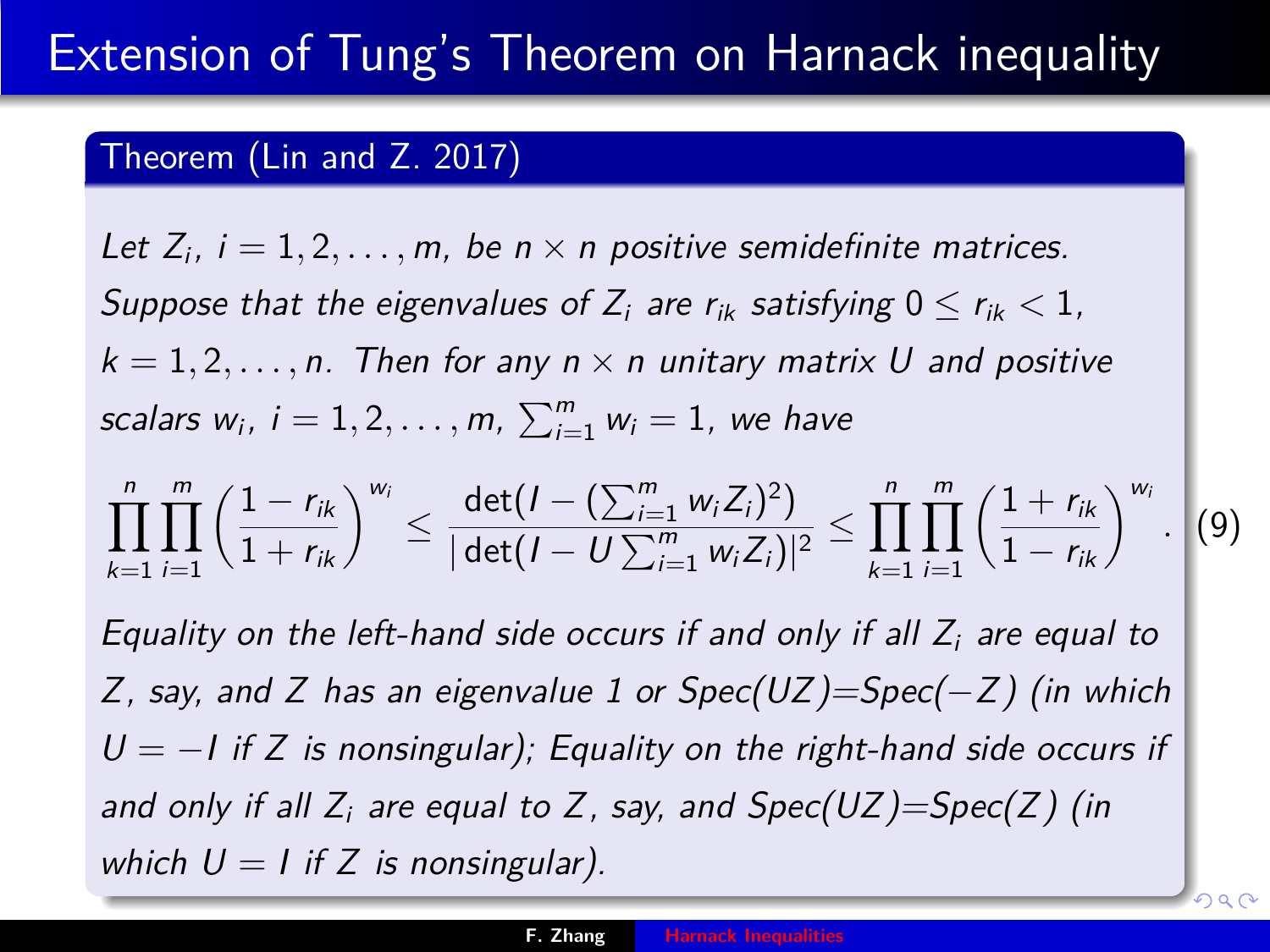### Outline of the Proof

Fact: for  $n \times n$  Hermitian A and B, if  $\lambda_k(A + B) = \lambda_k(A) + \lambda_k(B)$ for all  $k$ , then A and B are simultaneously unitarily diagonalizable with their eigenvalues on the main diagonal in the same order. Fan's majorization  $\lambda(H + S) \prec \lambda(H) + \lambda(S)$  for  $n \times n$  Hermitian matrices H and S and Lewent's inequality for  $x_i \in [0, 1)$ ,

$$
\frac{1+\sum_{i=1}^n \alpha_i x_i}{1-\sum_{i=1}^n \alpha_i x_i} \leq \prod_{i=1}^n \left(\frac{1+x_i}{1-x_i}\right)^{\alpha_i},
$$

where  $\sum_{i=1}^{n} \alpha_i = 1$ ,  $\alpha_i > 0$ . Equality holds iff  $x_1 = x_2 = \cdots = x_n$ . Let  $r_{ik}^{\downarrow}$  be the *k*th largest eigenvalue of  $Z_i$ ,  $i = 1, 2, \ldots, m$ , and  $s_k$  be the *k*th largest eigenvalue of  $W := \sum_{i=1}^m w_i Z_i, \ k = 1, 2, \ldots, n$ .

$$
\lambda(W) \prec \sum_{i=1}^m w_i \lambda(Z_i), \text{ i.e., } \sum_{k=1}^{\ell} s_k \leq \sum_{k=1}^{\ell} \sum_{i=1}^m w_i r_{ik}^{\downarrow}, \qquad \ell=1,2,\ldots,n.
$$

(Note that the components of  $\lambda(\cdot)$  are in noni[nc](#page-23-0)r[easing order.\)](#page-0-0).

 $290$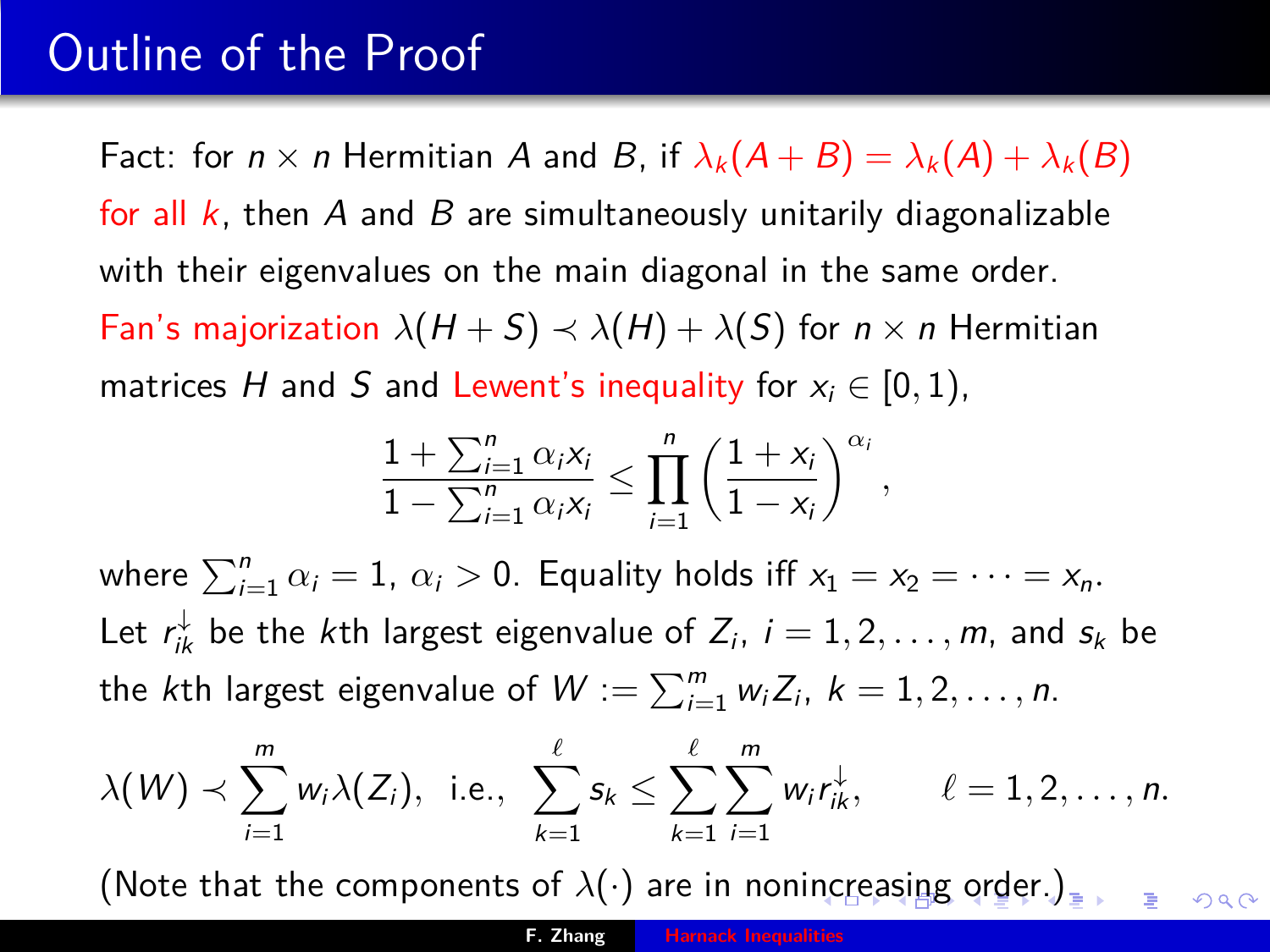Now the convexity and the monotonicity of the function  $f(t) = \ln \frac{1+t}{1-t}$ ,  $0 \leq t < 1$ , imply

$$
\sum_{k=1}^n \ln \frac{1+s_k}{1-s_k} \leq \sum_{k=1}^n \ln \frac{1+\sum_{i=1}^m w_i r_{ik}^{\downarrow}}{1-\sum_{i=1}^m w_i r_{ik}^{\downarrow}},
$$

where equality holds if and only if  $s_k = \sum_{i=1}^m w_i r_{ik}^\downarrow$  for all  $k$ ; that is,  $\lambda(W) = \sum_{i=1}^m w_i\lambda(Z_i)$ . It follows that all  $Z_i$  are simultaneously unitarily diagonalizable with their eigenvalues on the main diagonals in the same order (nonincreasing, say).

つくい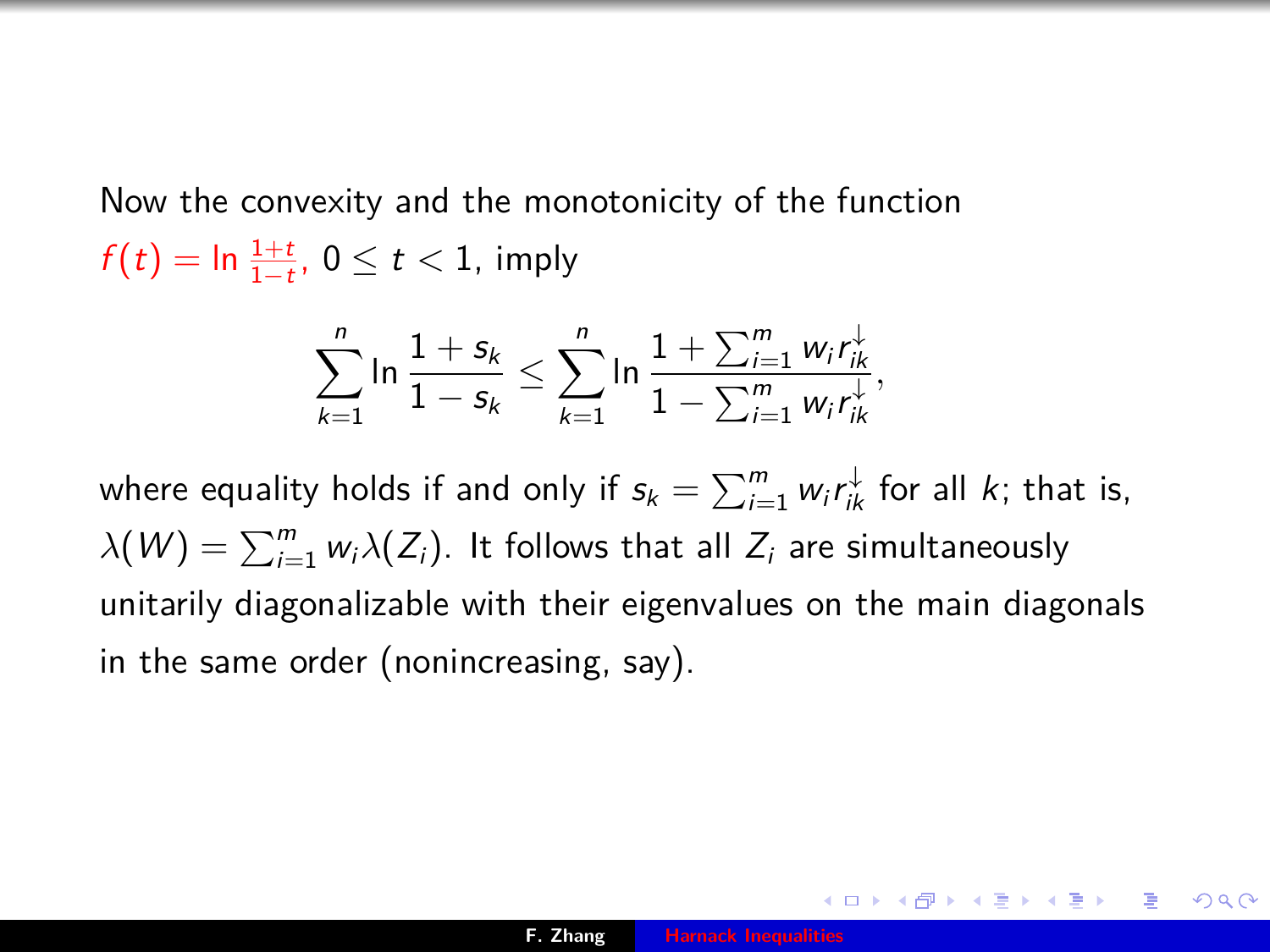<span id="page-26-0"></span>Applying the exponential function to both sides and using Lewent's inequality yield

$$
\prod_{k=1}^{n} \frac{1+s_k}{1-s_k} \leq \prod_{k=1}^{n} \frac{1+\sum_{i=1}^{m} w_i r_{ik}^{\downarrow}}{1-\sum_{i=1}^{m} w_i r_{ik}^{\downarrow}}
$$
\n
$$
\leq \prod_{k=1}^{n} \prod_{i=1}^{m} \left( \frac{1+r_{ik}^{\downarrow}}{1-r_{ik}^{\downarrow}} \right)^{w_i}
$$
\n
$$
= \prod_{k=1}^{n} \prod_{i=1}^{m} \left( \frac{1+r_{ik}}{1-r_{ik}} \right)^{w_i}, \qquad (10)
$$

in which equality occurs in the second inequality if and only if  $r_{1k} = r_{2k} = \cdots = r_{mk}$  for  $k = 1, 2, \ldots, n$ . Thus both equalities in (10) hold if and only if  $Z_1 = Z_2 = \cdots = Z_m$ .

 $2Q$ 

∢ ロ ▶ 《 御 ▶ 《 重 ▶ 《 重 ▶ 》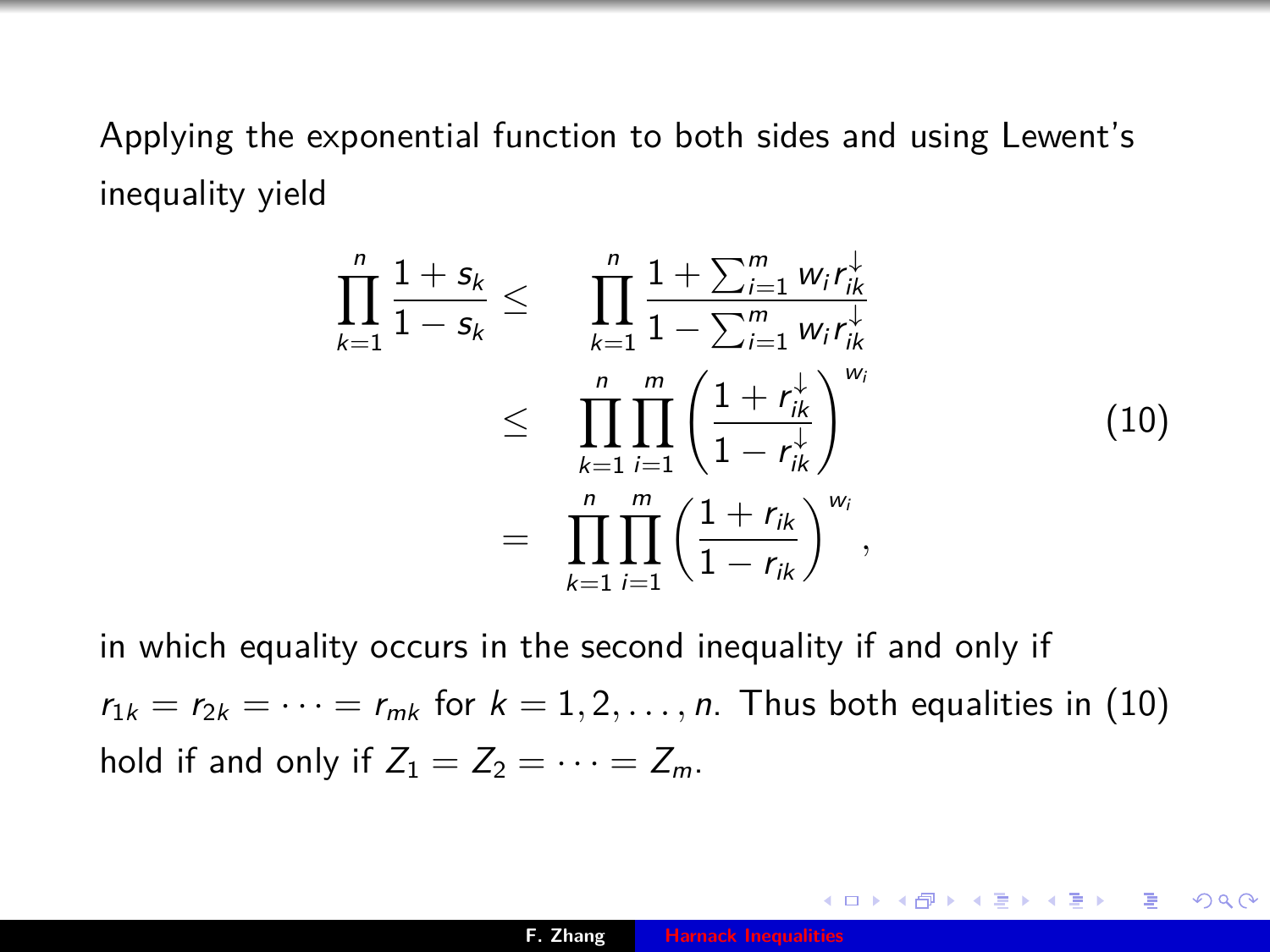By  $(4)$ , we have

$$
\frac{\det(I - (\sum_{i=1}^{m} w_i Z_i)^2)}{|\det(I - U \sum_{i=1}^{m} w_i Z_i)|^2} \le \prod_{k=1}^{n} \left(\frac{1 + s_k}{1 - s_k}\right).
$$
\n(11)

Combining (10) and (11) gives the second inequality of (9).

Note that the inequalities in (10) reverse by taking reciprocals, which implies

$$
\prod_{k=1}^{n} \frac{1-s_k}{1+s_k} \geq \prod_{k=1}^{n} \prod_{i=1}^{m} \left(\frac{1-r_{ik}}{1+r_{ik}}\right)^{w_i}.
$$
 (12)

Then by (3), we have

$$
\frac{\det(I - (\sum_{i=1}^{m} w_i Z_i)^2)}{|\det(I - U\sum_{i=1}^{m} w_i Z_i)|^2} \ge \prod_{k=1}^{n} \left(\frac{1 - s_k}{1 + s_k}\right).
$$
\n(13)

Combining (12) and (13) yields the first inequality of (9). If either equality holds in (9), then all  $Z_i$  are equal to  $Z$ , say. The conclusions are immediate from Theorem 3.  $\square$  $2Q$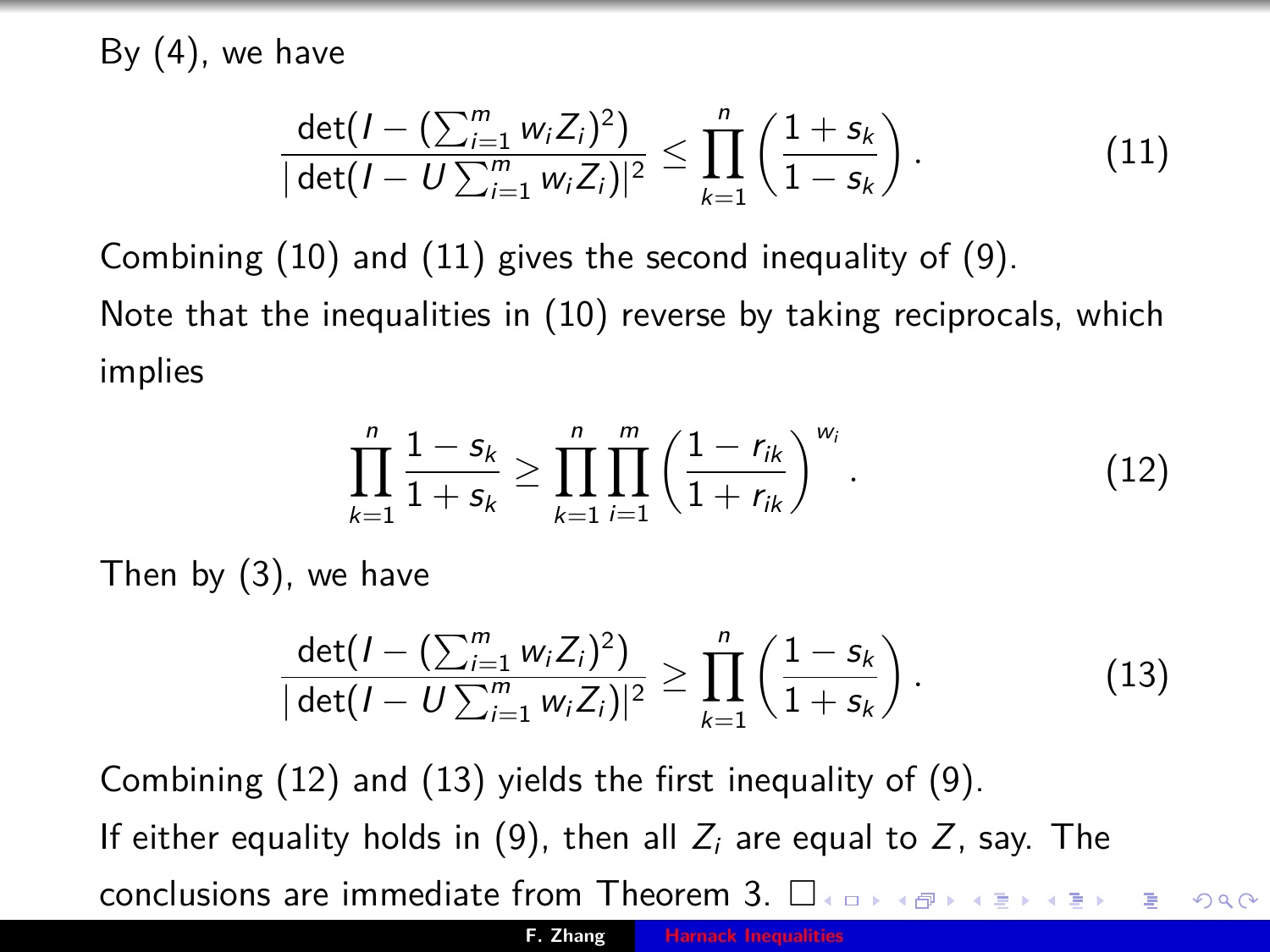## **Corollary**

#### **Corollary**

Let  $Z_i$ ,  $i = 1, 2, \ldots, m$ , be  $n \times n$  complex matrices with singular values  $r_{ik}$  such that  $0 \le r_{ik} \le 1$ ,  $k = 1, 2, \ldots, n$ . Then for any  $n \times n$ unitary matrix U

$$
\frac{\det(I-\sum_{i=1}^m w_iZ_i^*Z_i)}{|\det(I-U\sum_{i=1}^m w_i|Z_i|)|^2}\leq \prod_{k=1}^n\prod_{i=1}^m\left(\frac{1+r_{ik}}{1-r_{ik}}\right)^{w_i},
$$

where  $w_i > 0$ ,  $i = 1, 2, \ldots, m$ , such that  $\sum_{i=1}^{m} w_i = 1$ . Equality occurs if and only if all  $Z_i$  have the same absolute value, say  $Z_i$ , and  $Spec(UZ)=Spec(Z)$  (in which  $U = I$  if Z is nonsingular).

**Proof.** With  $(\sum_{i=1}^m w_i |Z_i|)^2 \leq \sum_{i=1}^m w_i |Z_i|^2$ . — Процессиональные производствование и производствование и производствование и производствование и производс<br>В 1990 году в 1990 году в 1990 году в 1990 году в 1990 году в 1990 году в 1990 году в 1990 году в 1990 году в<br>

つくへ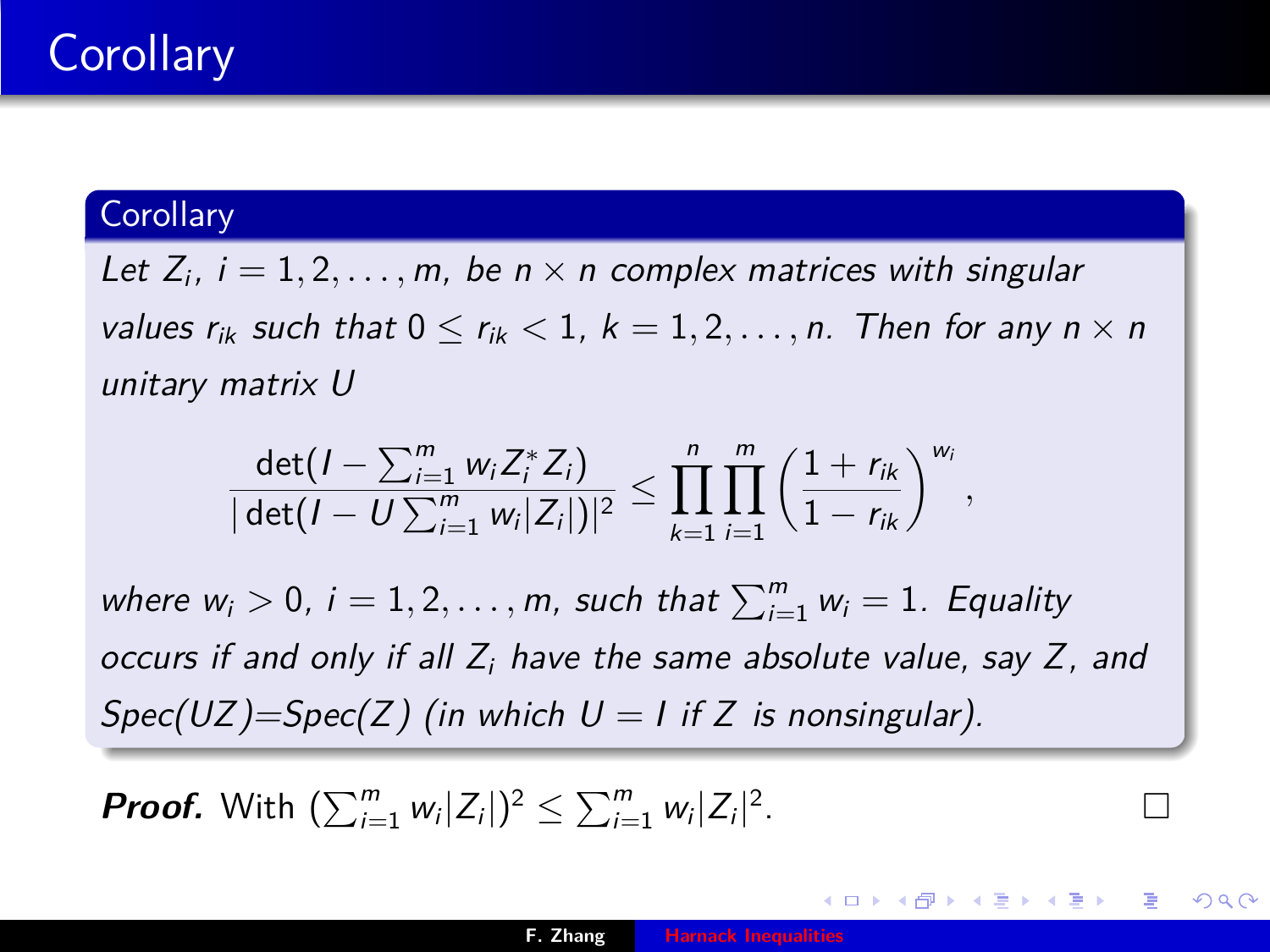In view of the inequality in the corollary, it is tempting to have the lower bound inequality

$$
\prod_{k=1}^n \prod_{i=1}^m \left(\frac{1-r_{ik}}{1+r_{ik}}\right)^{w_i} \leq \frac{\det(I-\sum_{i=1}^m w_i Z_i^* Z_i)}{|\det(I-U\sum_{i=1}^m w_i |Z_i|)|^2}.
$$

However, this is not true. Set  $m = n = 2$ ,  $w_1 = w_2 = 1/2$  and take

$$
Z_1=\left(\begin{array}{cc}0.34 & -0.15\\-0.15 & 0.07\end{array}\right),\ \ Z_2=\left(\begin{array}{cc}0.02 & -0.01\\-0.01 & 0.01\end{array}\right),\\[3mm] U=\left(\begin{array}{cc}-0.60 & 0.80\\0.80 & 0.60\end{array}\right).
$$

One may check that the left hand side is 0*.*6281, while the right hand side is 0*.*6250.

 $2Q$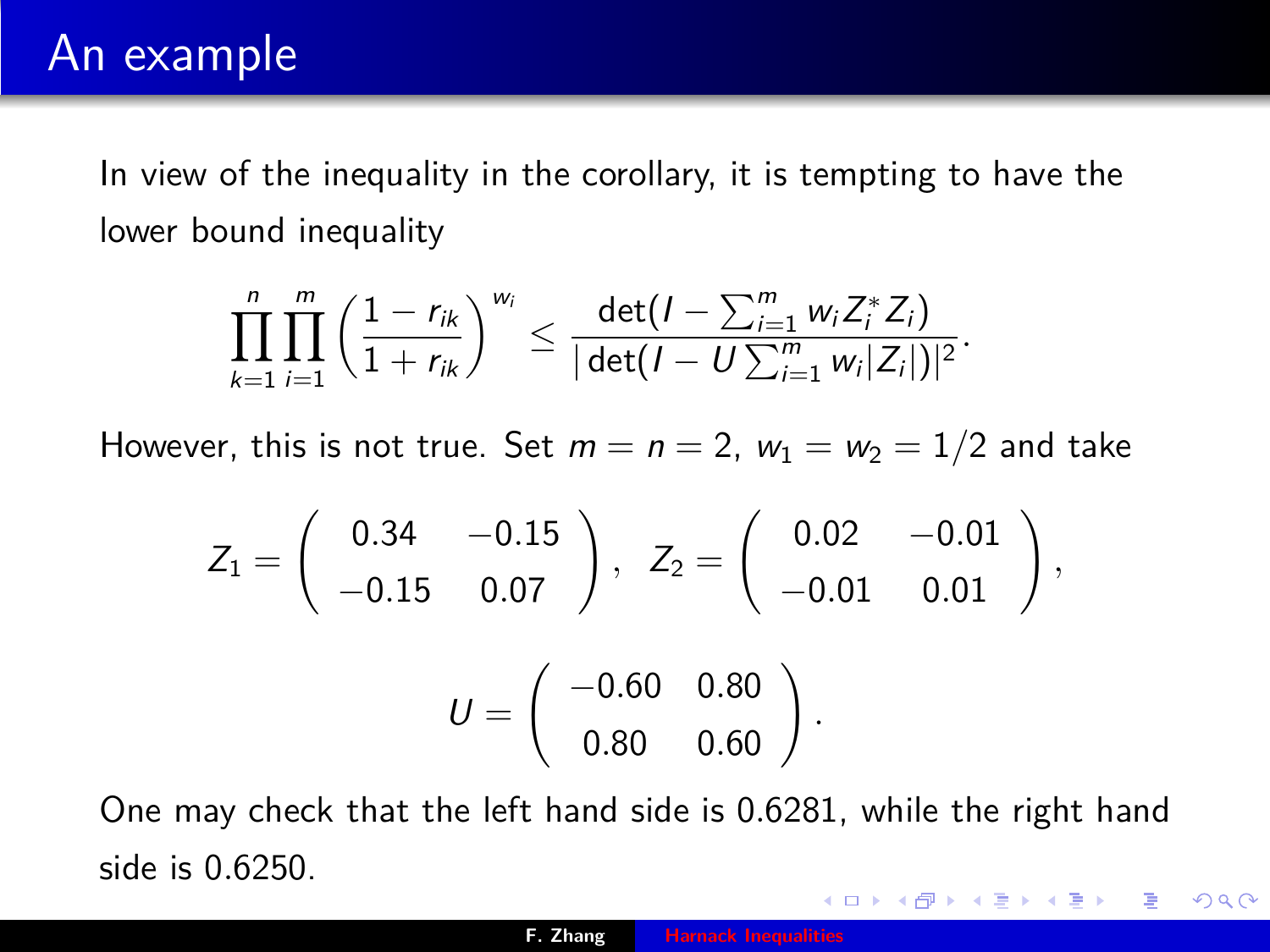## A question

Replace  $Z$  with  $U^*Z$  and leave the singular values unchanged in the Theorem. Giving an upper bound and lower bound, in terms of the singular values of individual matrices, for the quantity  $\det(I - \sum_{i=1}^m w_i Z_i^* Z_i)$  $\sqrt{\frac{2a_1^2 + 2a_2^2 + 4a_3^2}{\left|\det(I - \sum_{i=1}^n w_i Z_i)\right|^2}}$ , where  $Z_i$ ,  $i = 1, 2, ..., m$ , are general contractive matrices. We would guess

$$
\prod_{k=1}^n \prod_{i=1}^m \left(\frac{1-r_{ik}}{1+r_{ik}}\right)^{w_i} \leq \frac{\det(I-\sum_{i=1}^m w_i Z_i^* Z_i)}{|\det(I-\sum_{i=1}^m w_i Z_i)|^2} \leq \prod_{k=1}^n \prod_{i=1}^m \left(\frac{1+r_{ik}}{1-r_{ik}}\right)^{w_i}.
$$
 (14)

The first inequality in (14) is untrue in general as it is disproved by substituting  $Z_1$  and  $Z_2$  in (14) with  $U|Z_1|$  and  $U|Z_2|$ , respectively, in the previous example. However, simulation seems to support the second inequality which is unconfirmed yet.

∢ ロ ▶ ( 何 ▶ ( 毛 ▶ ( 毛 ▶ ) 。

つくへ